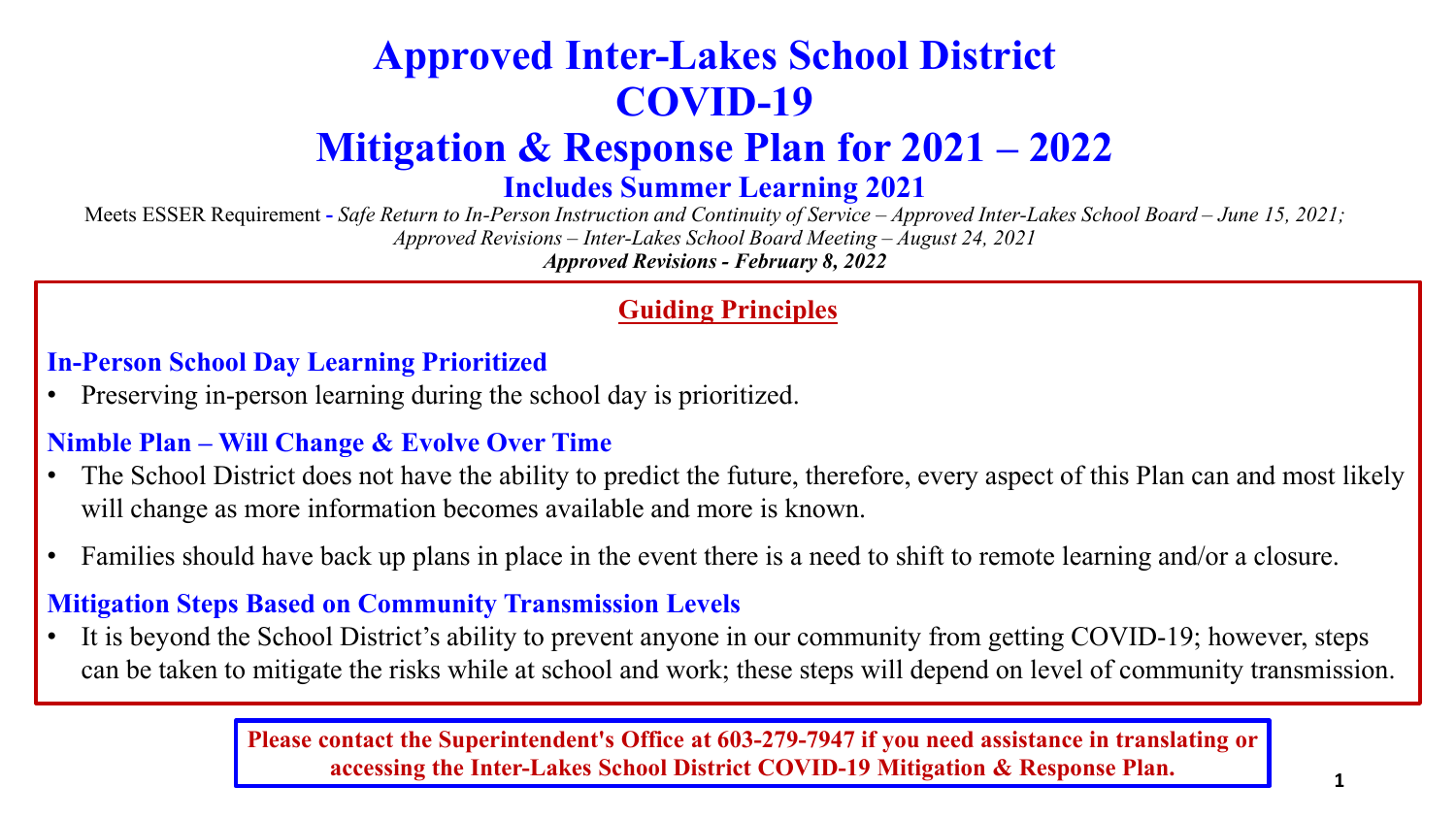### **Guiding Principles**

### **In-Person Learning Prioritized**

• Preserving in-person learning during the school day is prioritized.

### **Nimble Plan – Will Change & Evolve Over Time**

- The School District does not have the ability to predict the future, therefore, every aspect of this Plan can and most likely will change as more information becomes available and more is known.
- Families should have back up plans in place in the event there is a need to shift to remote learning and/or a closure.

### **Mitigation Steps Based on Community Transmission Levels**

• It is beyond the School District's ability to prevent anyone in our community from getting COVID-19; however, steps can be taken to mitigate the risks while at school and work; these steps will depend on level of community transmission.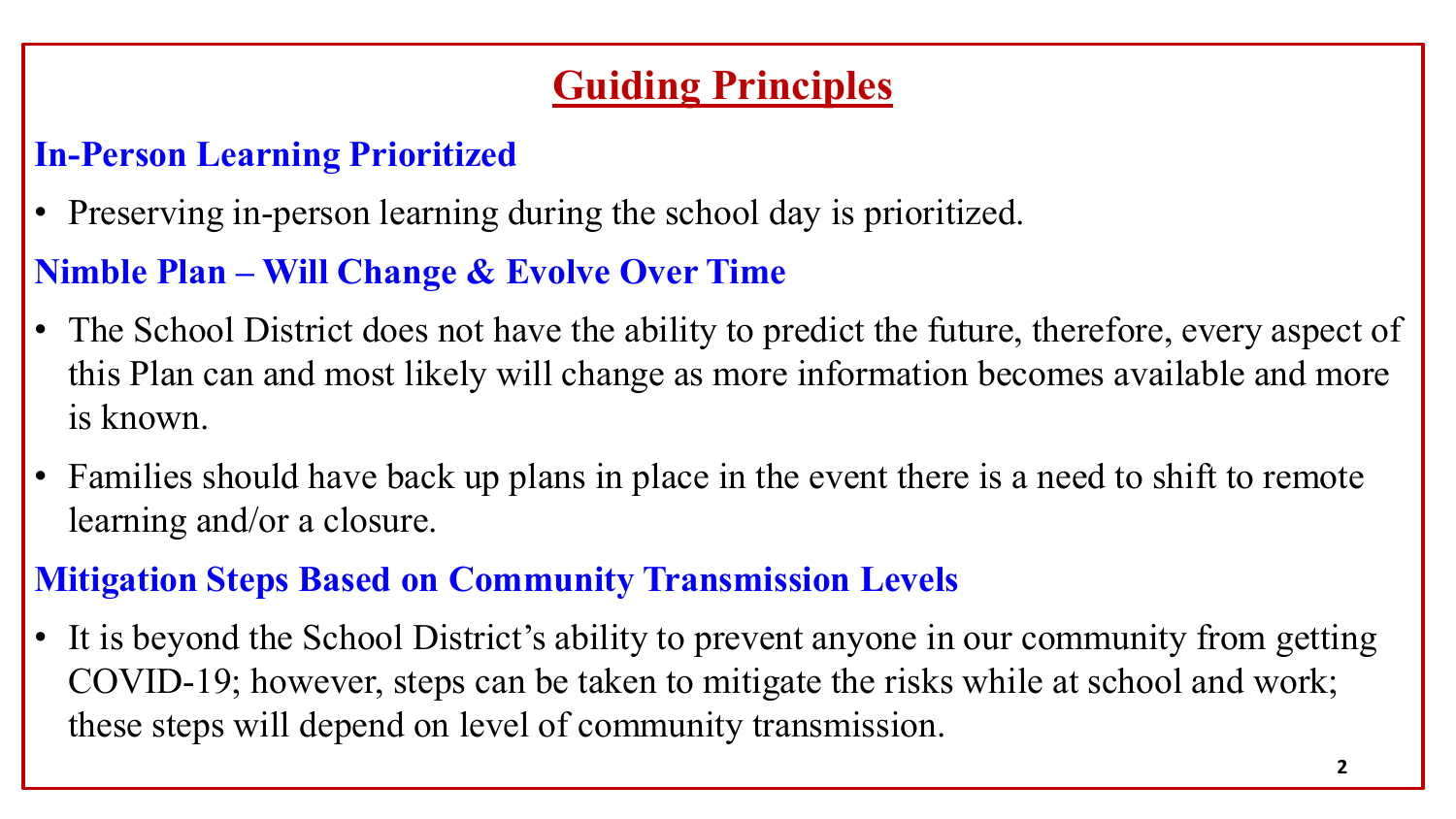## **Sources for Data & Guidance on COVID-19**

- **Data Sources**  New Hampshire Department of Health and Human Services, Center for Disease Control and Prevention, and local School District data.
- **Guidance** from the New Hampshire Department of Health and Human Services, New Hampshire Department of Education, CDC and American Academy of Pediatrics will be used to inform decisions regarding school operations related to COVID-19
- **Mitigation Level** A level will be set for the entire School District based on an analysis of the data. In cases where there are two measures for the two Counties (Belknap and Carroll), the highest level will be used.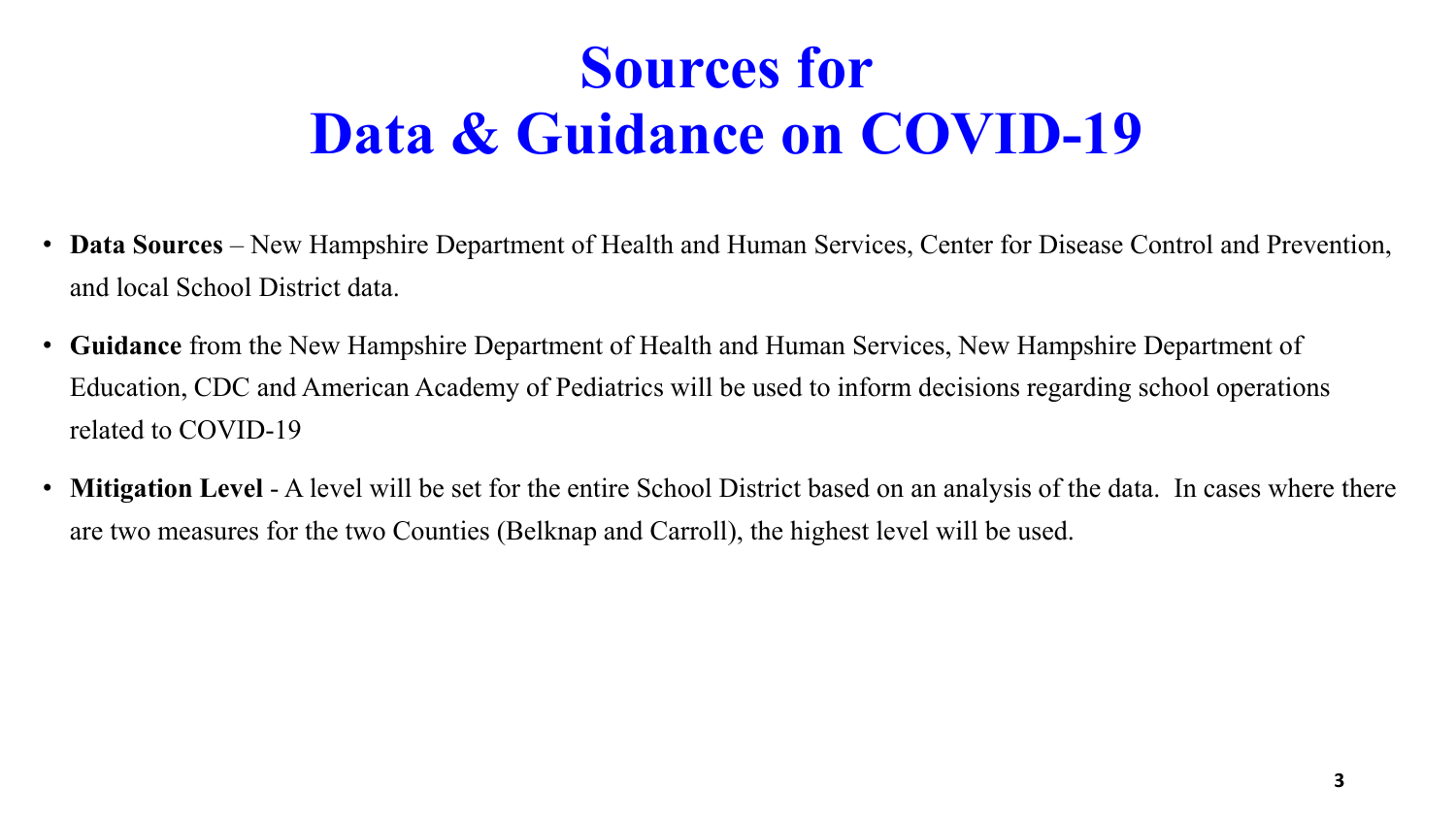## **Sources for COVID-19 Data**



#### Table 1. CDC Indicators and Thresholds for Community Transmission of COVID-19<sup>1</sup>

| Indicator                                                                          | Low<br><b>Transmission</b><br><b>Blue</b> | Moderate<br><b>Transmission</b><br>Yellow | <b>Substantial</b><br><b>Transmission</b><br>Orange | <b>High</b><br><b>Transmission</b><br><b>Red</b> |
|------------------------------------------------------------------------------------|-------------------------------------------|-------------------------------------------|-----------------------------------------------------|--------------------------------------------------|
| Total new cases<br>per 100,000<br>persons in the<br>past 7 days <sup>2</sup>       | $0 - 9$                                   | 10-49                                     | 50-99                                               | $\geq 100$                                       |
| Percentage of<br>NAATs that are<br>positive during<br>the past 7 days <sup>3</sup> | $< 5.0\%$                                 | 5.0%-7.9%                                 | 8.0%-9.9%                                           | $\geq 10.0\%$                                    |

11f the two indicators suggest different levels, the actions corresponding to the higher threshold should be data on total new cases in the past 7 days and test percent positivity are available on the DC's COVID Data Tracker.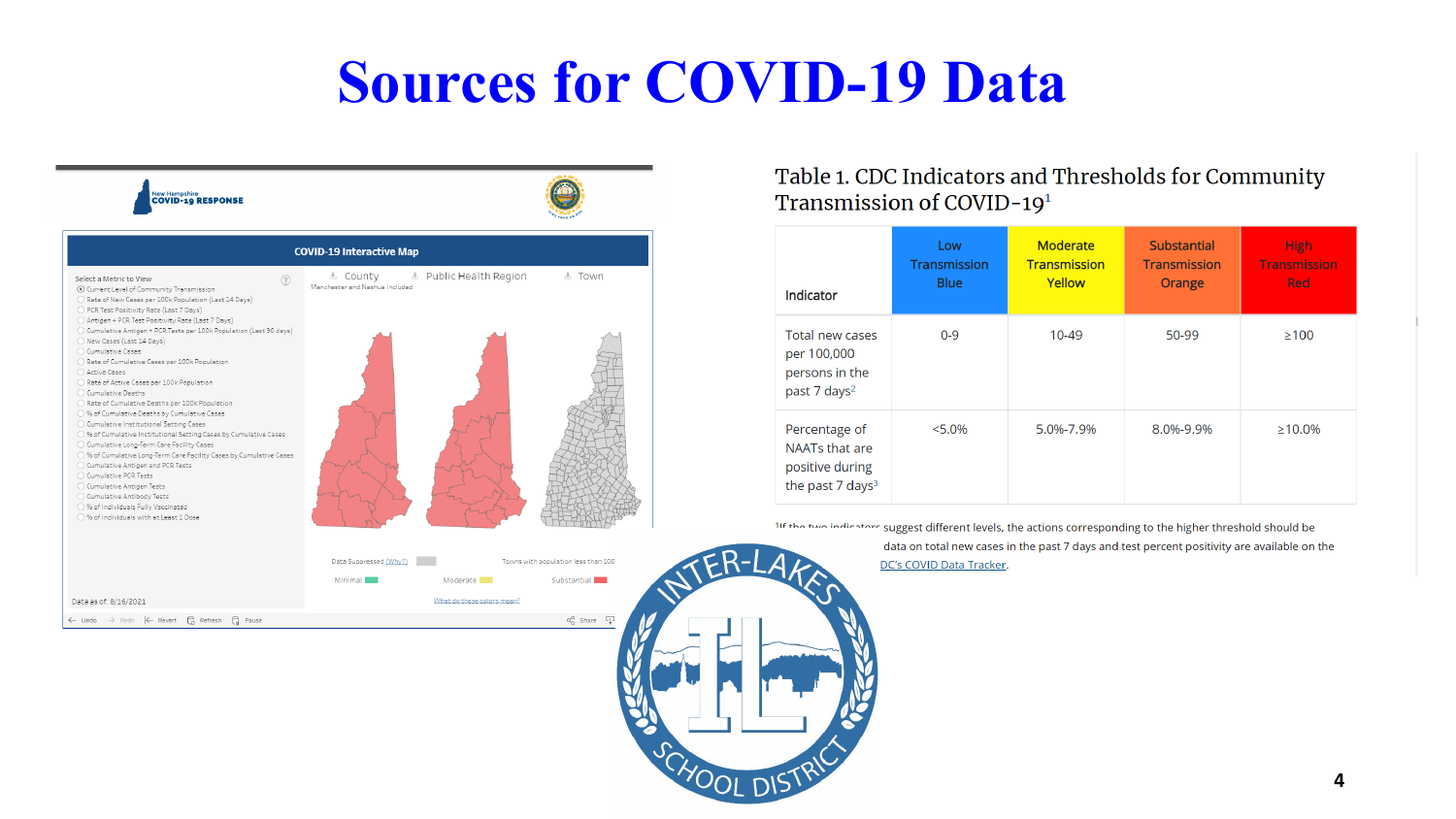# **Mitigation Recommendations IMPORTANT NOTE**

These recommendations are based on current data and trends. If approved, it should be noted that if data and trends indicate a need to increase mitigation efforts, then the School District will respond accordingly. This may need to be done quickly and without time for School Board action; if required the Superintendent has the authority to make such adjustments.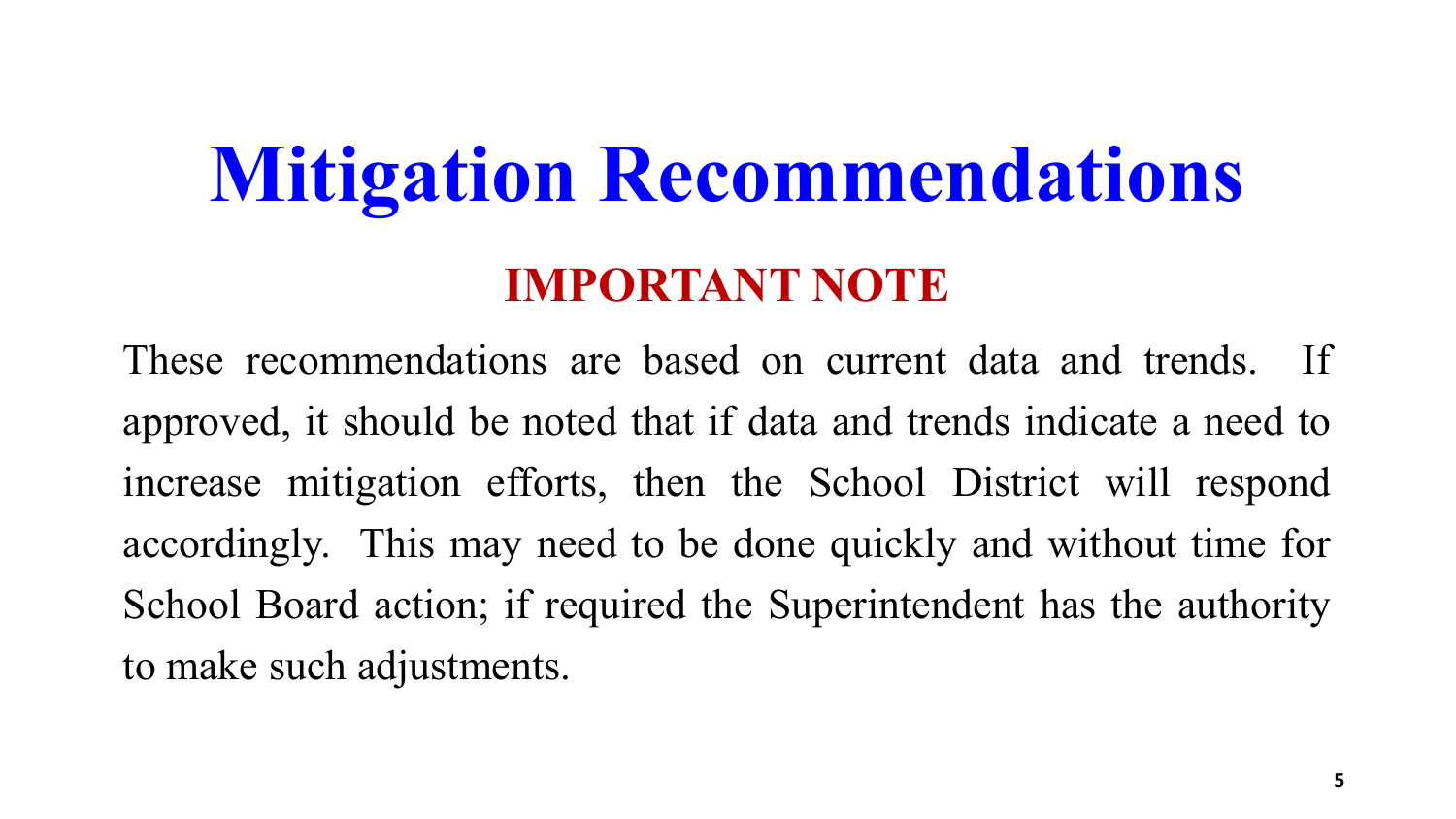### **Pathways for Learning**

- **Inter-Lakes School District will be fully opened and in person for the 2021 – 2022 school year**, just as the school was open for 2020 - 2021 school year. Classes will be delivered in person and for full school days; the high school option of remote for part of the day is not planned for the school year; additionally, middle school core classes are planned to be yearlong versus the trimester schedule used throughout the 2020 – 2021 school year. The school day schedule will be like that at the start of the 2019 – 2020 school year. As noted earlier, if needed, adjustments to the schedule may be made.
- **Virtual Option for the Middle & High School Levels**  As access to the vaccine is available to children 12 and up, the School District will not offer an Inter-Lakes School District Virtual Pathway for the middle and high school levels. Middle and high school students may enroll in VLACS. Students who enroll in VLACS will still receive special education and related services from the School District, if eligible. Connections with our Families are critically important, if VLACS is the option you want to explore or access, please connect with your child's Guidance Counselor – we want to be a resource and help assist in your choice and with support.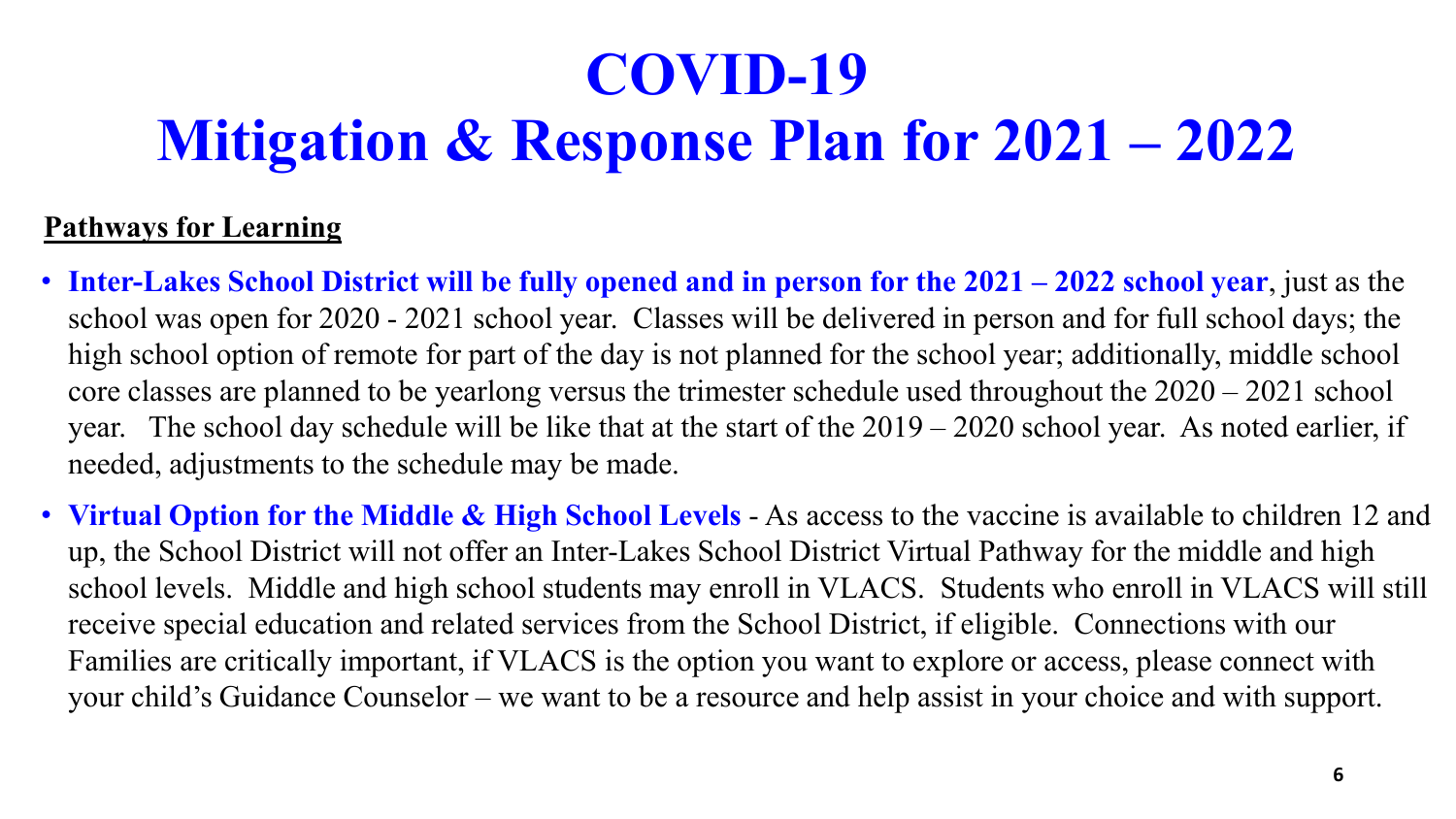### **Pathways for Learning**

• **Virtual Options for the Elementary Level** - It is recognized that some families may be waiting for their children to gain access to the vaccine before returning to in person learning. As children under 12 do not have access at this stage, an Inter-Lakes School District Virtual Learning Pathway will be offered for the Elementary Level only. Based on current information, one multi-age classes  $(K - 6)$  will be offered. VLACS will be used for specials. Once the vaccine is available for this age group, a transition plan with Virtual Pathway families will be developed to transition at an appropriate time to in person learning. If the desire is to be virtual for the entire school year, VLACS may be the most appropriate option.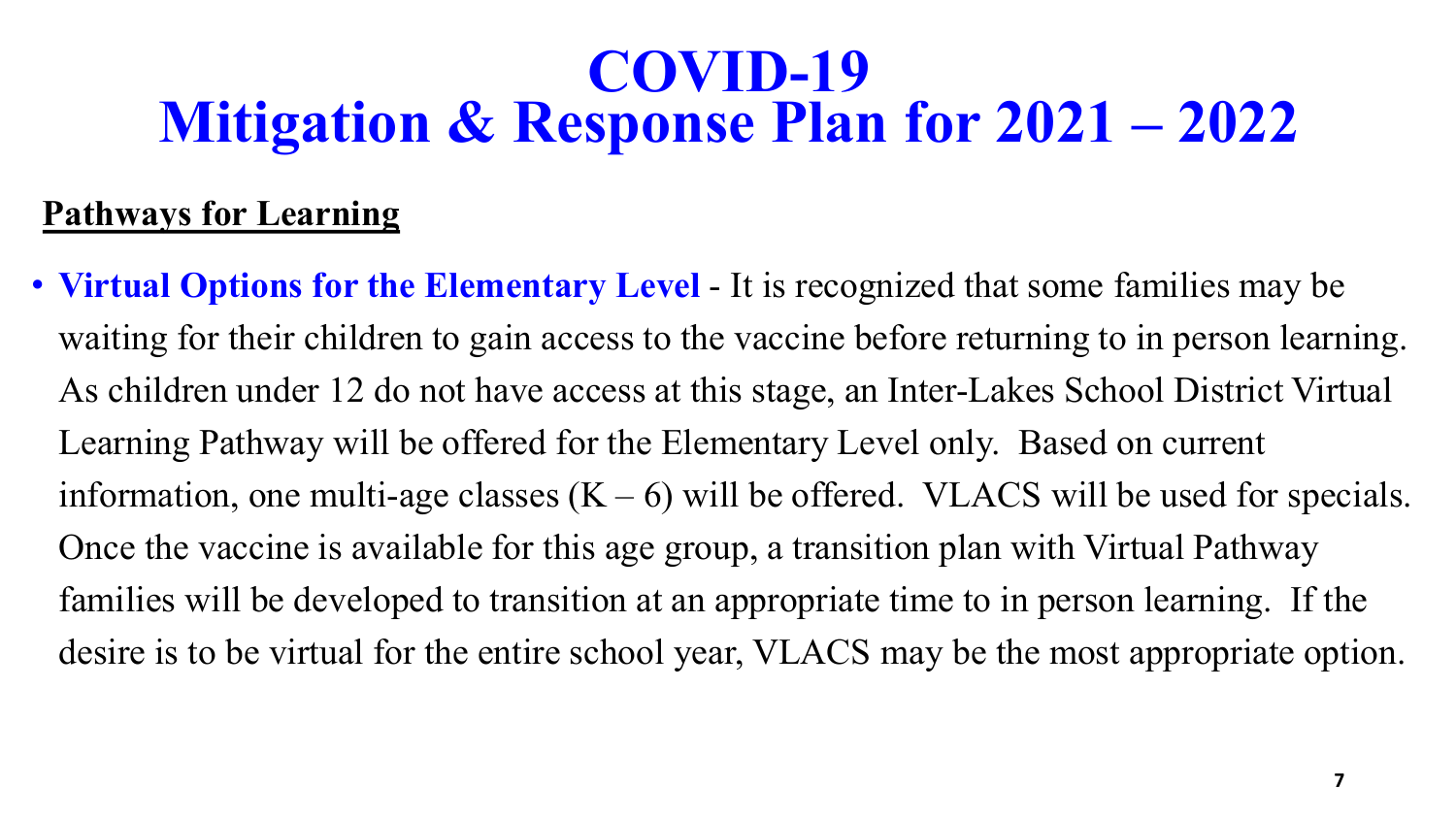### **Athletics/Co-Curricular Activities**

- **Full play/participation anticipated** unless transmission levels change and adjustments are needed. Adjustments will be made with the approval of the School Board, however, in the event a temporary decision needs to be made prior to a School Board meeting, the Superintendent working with the Principal and Athletic Director (with respect to Athletics) has the authority to make and implement such temporary decisions.
- Minimally the School District will follow "industry standards", such as NHIAA; the School District may exceed "industry standards" protocols for play/participation. Decisions on play/participation will be made at the local level based on transmission levels. **8**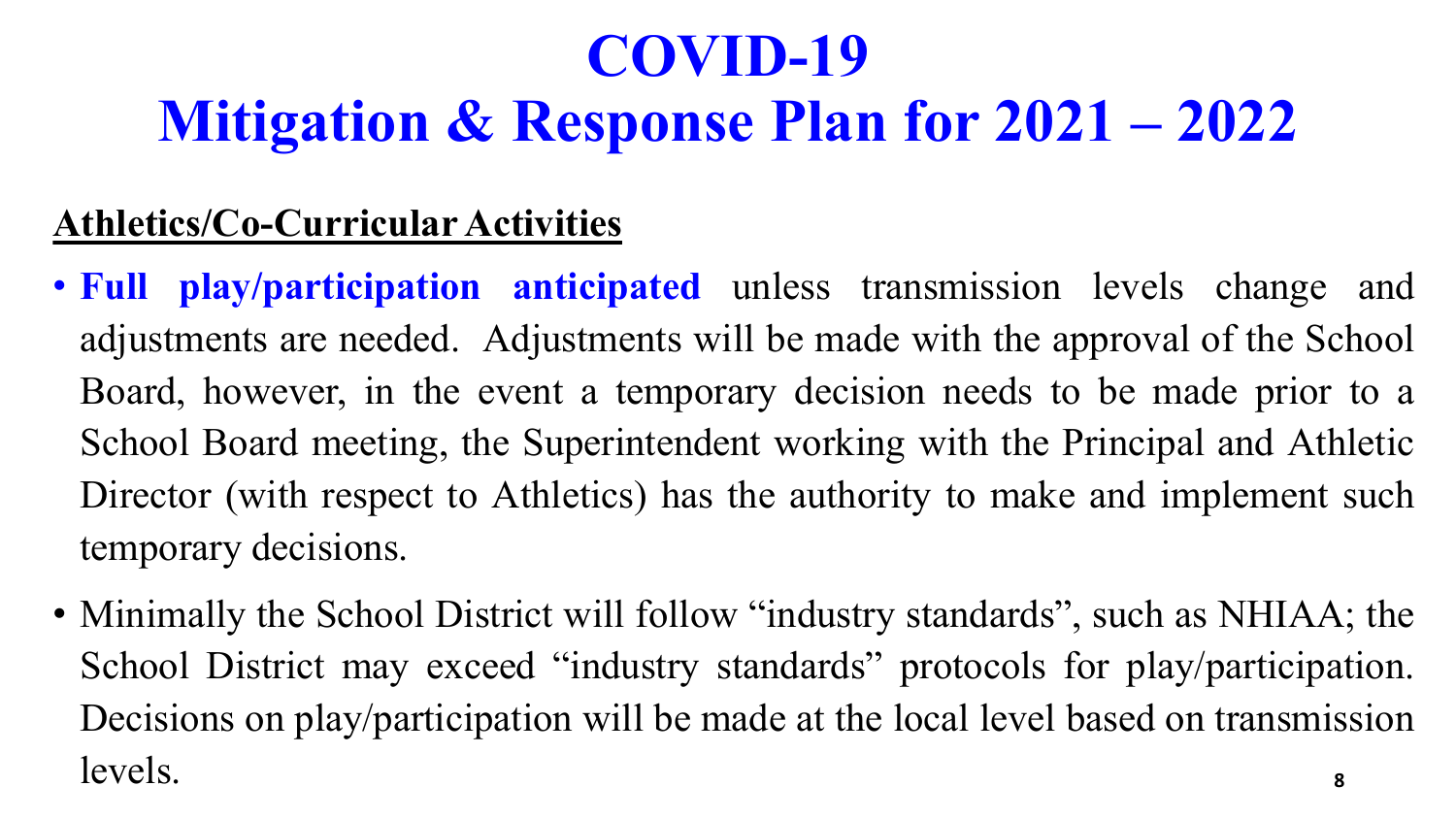### **Transportation**

- School transportation provides many challenges ranging from congregating at the bus stop to increasing contact with others on the school bus.
- If families are able to transport their children to school or carpool, these may be the best options to mitigate risk; however, it is recognized that for a multitude of reasons these options will not work for all families. Parents/guardians will be required to sign up in advance for school transportation this year. Additionally, special requests for transportation may not be able to be accommodated this year. This includes transportation to aftercare programs. Precedence needs to be given to transportation from home to school and school to home. The reason for this is that ridership on the school bus must be limited and great efforts will be made to adjust bus routes to accommodate this priority, which may not allow for other riders who are not assigned to that bus route.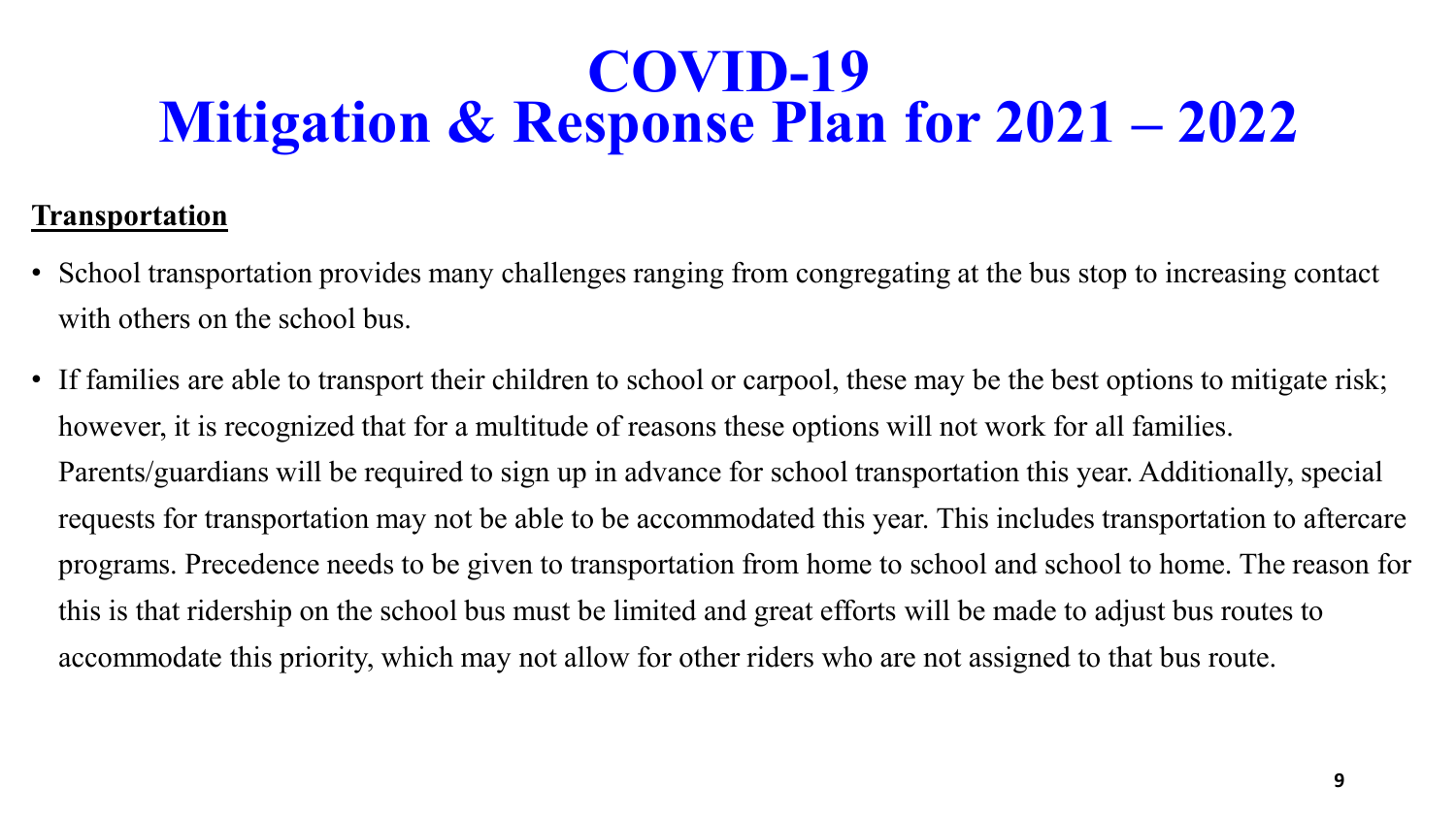### **Transportation**

- Up to three (3) riders will be assigned to a seat.
- School buses will be loaded with riders going towards the rear of the bus upon entry and will unload from the front of the bus to exit. This is to try and limit (not eliminate) crossing over of riders.
- Parents/guardians will be responsible for mitigation steps at bus stops.
- School buses will be treated with Zoono and will be cleaned on a daily basis. Information on Zoono can be found in Appendix D of the 2020 – 2021 Opening Plan.
- Executive Order No. 13998, "Promoting COVID-19 Safety in Domestic and International Travel," states that immediate action must be taken to require mask-wearing on domestic modes of transportation. This includes School Transportation.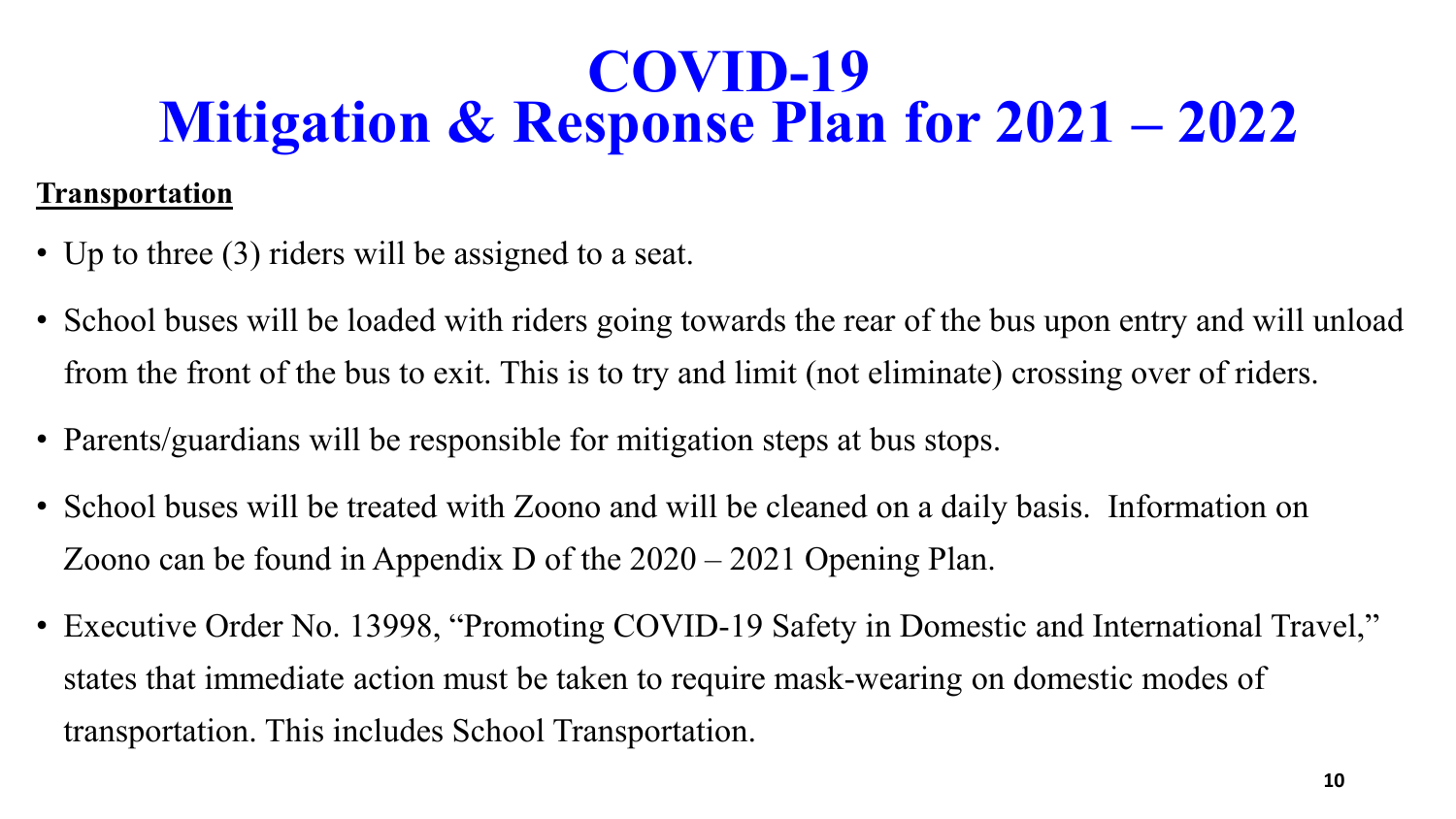### **Health Protocols**

• The School District will adhere to the current guidance from the New Hampshire Department of Health and Human Services.

#### **Health Screening**

• Parents/Guardians will need to self-monitor their children's wellness prior to arrival at school. Staff will need to self-monitor their wellness prior to arrival at work. Individuals who are not well need to stay home.

#### **Diagnostic/Screening Testing**

• The School District will adhere to the current guidance from the New Hampshire Department of Health and Human Services regarding quarantining or diagnostic testing. The School District does not plan to implement screening testing at this time, however, the School District will enroll in Safer at School Screening (SASS) Program as a pre-emptive measure should screening be needed relative to an outbreak. If School Districts are not enrolled, this resource will not be available should the need arise. If an outbreak results in a need to screen, this will only be done with Parent/Guardian permission.

#### **Efforts to Provide Vaccinations**

• The School District will distribute to families as received by our Public Health Partners information on access to vaccinations.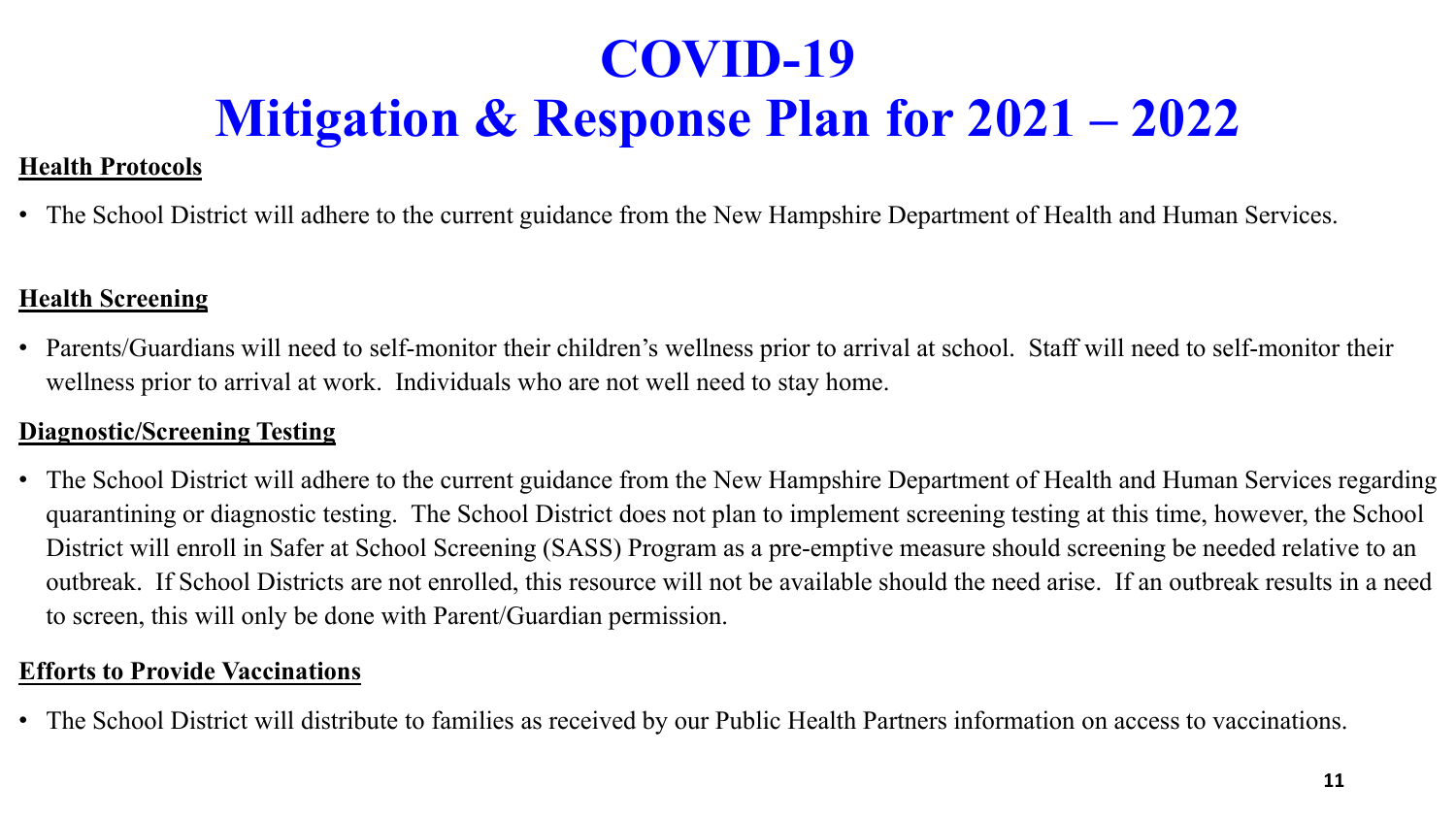### **COVID Team**

• The **COVID Team** established in 2020 – 2021 will continue to meet on a regular basis to determine if any adjustments need to be made. This Team includes Students, Parents, Physician, Teachers/School Nurses/Administrators, School Board Members and Community Volunteers. The purpose of this Team is to monitor the level of the virus in our area and to make recommendations on our local response and mitigation efforts.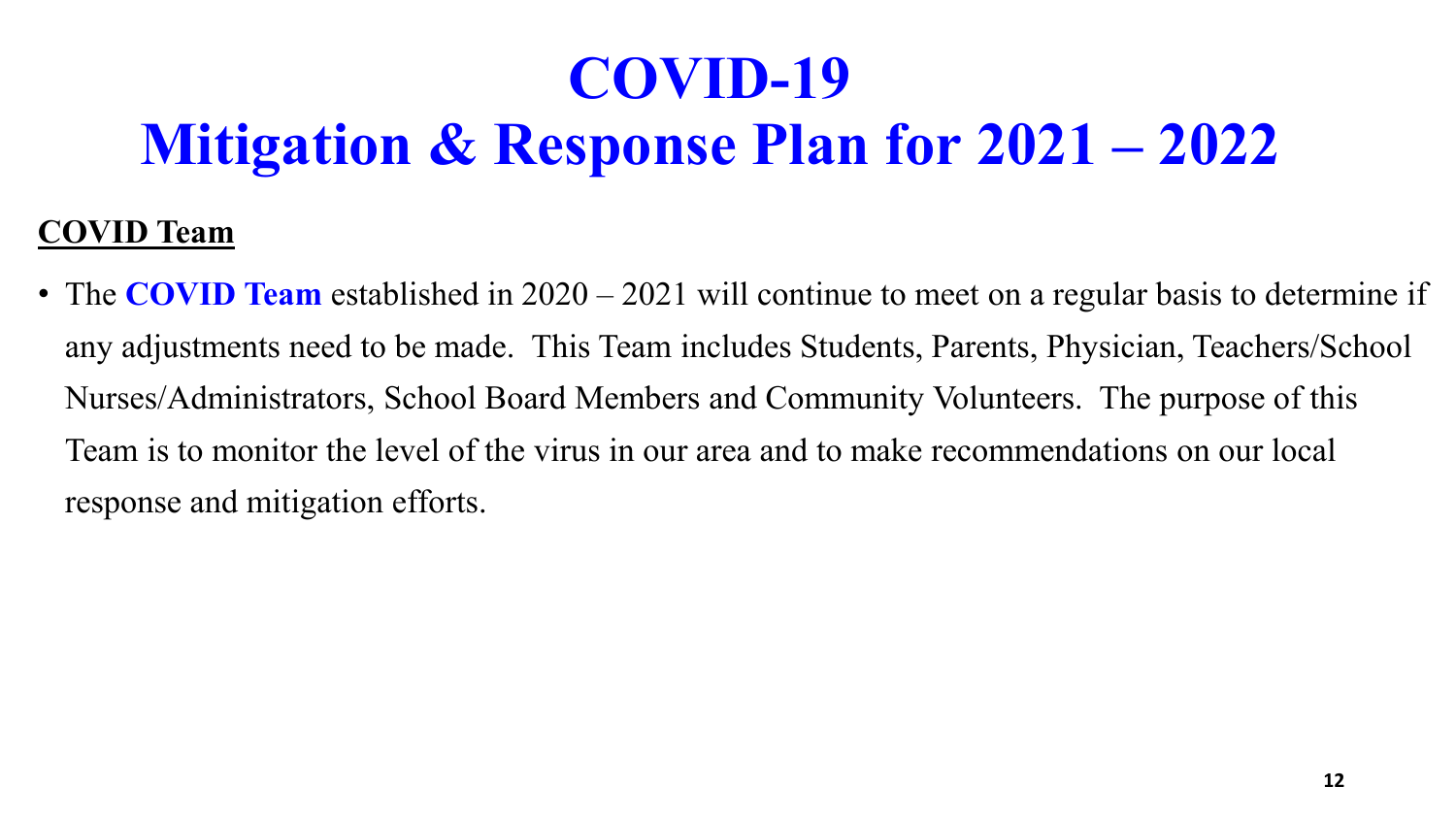# **Determination of Level of Mitigation Strategies**

- Mitigation strategies will have the following levels: IL Level  $1 IL$  Green, IL Level  $2$ – IL Yellow, and IL Level 3 – IL Red; levels are described in an upcoming slide. Prior to switching between IL Levels there may be a need for targeted mitigation strategies, this will be referred to as the Targeted Mitigation Zone. The strategies may include partial implementation of mitigation between the two zones.
- Weekly the level of mitigation strategies in place will be reviewed by the COVID-19 Team. The next slide provides the list of data used, sources and outlines metrics for the various levels.
	- Notes from the meeting will be posted on the School District COVID-19 Dashboard.
	- If there is a change to the level, communication will be distributed to the greater School Community. A note of maintaining current level of mitigation will be distributed only to Families signed up for COVID-19 communications.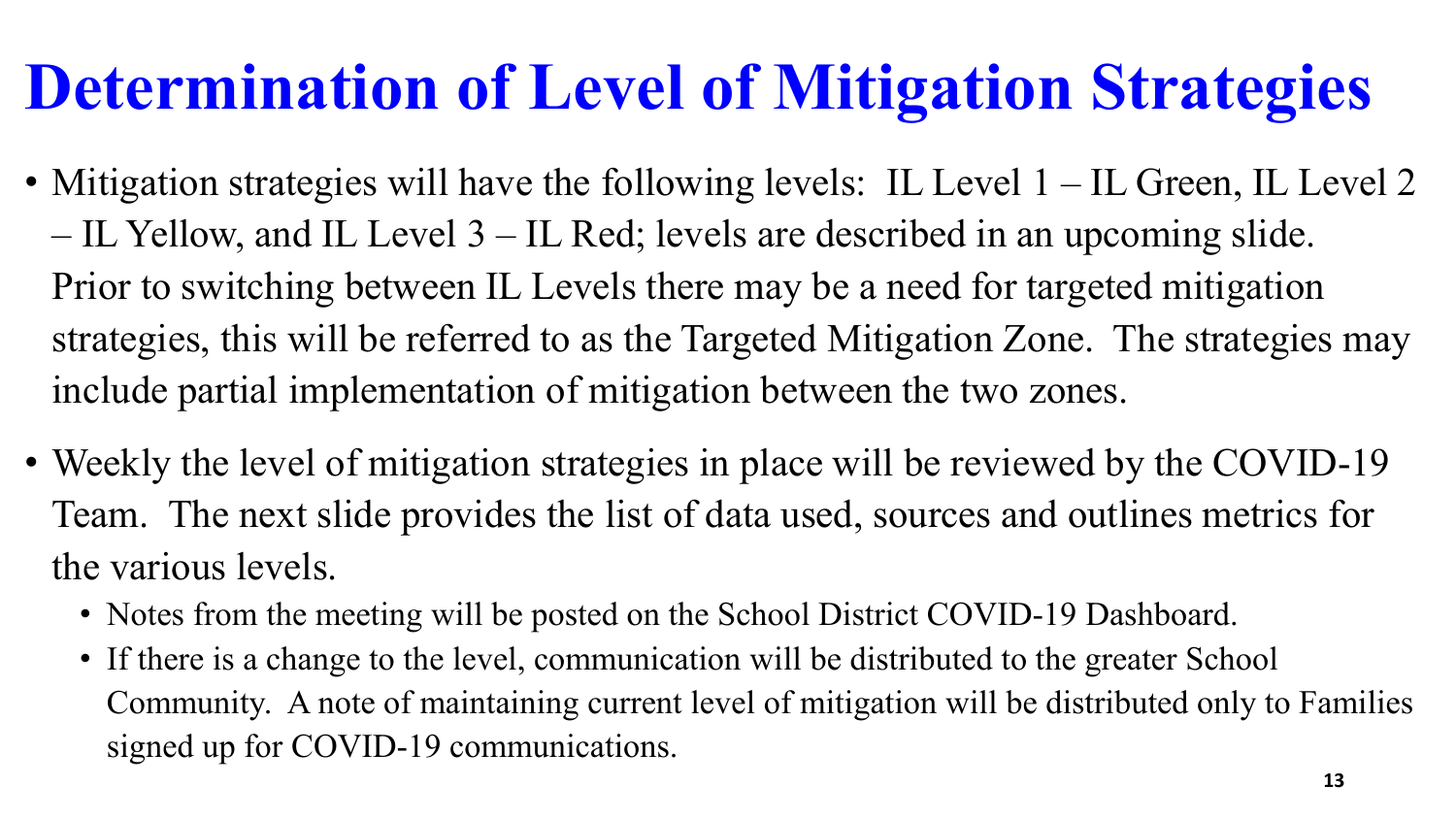#### **Inter-Lakes School District Matrix for Level of Mitigation Strategies**

The Inter-Lakes School District encompasses two counties – Belknap County and Carroll County. A level will be set for the entire School District based on an analysis of the information outlined below. In cases where there are two measures for the two Counties, the highest level will be used. This matrix is a guide and it should be understood that it is likely that all boxes may not be "checked" for a particular level and a decision will require a level of judgment based on the current circumstances.

| <b>Indicator</b>                                                                                                                                                                                                                  | IL Level 1 - IL Green                                                                                                                                                                                                                 |                              |                                   | IL Level 2 - IL Yellow                                                  |          |                                                    | IL Level 3 - IL Red                                     |
|-----------------------------------------------------------------------------------------------------------------------------------------------------------------------------------------------------------------------------------|---------------------------------------------------------------------------------------------------------------------------------------------------------------------------------------------------------------------------------------|------------------------------|-----------------------------------|-------------------------------------------------------------------------|----------|----------------------------------------------------|---------------------------------------------------------|
| Community Transmission Level<br>Sources: (the higher measure will be used)<br>https://www.covid19.nh.gov/dashboard/map<br>https://covid.cdc.gov/covid-data-tracker/#datatracker-home                                              | Minimal (NH Data)<br>Low (CDC Data)                                                                                                                                                                                                   |                              |                                   | Moderate or Substantial (NH Dath)<br>Moderate or Substantial (CDC Data) |          |                                                    | Substantial (NH Data)<br>Substantial or High (CDC Data) |
|                                                                                                                                                                                                                                   |                                                                                                                                                                                                                                       |                              |                                   |                                                                         |          |                                                    |                                                         |
| Total Active Cases combined for Center Harbor, Meredith, &<br>Sandwich<br>Source: https://www.covid19.nh.gov/dashboard/map<br>Total Population Combined = $8,822$ ;<br>Source (8/17/21): https://www.covid19.nh.gov/dashboard/map | $0 - 12$                                                                                                                                                                                                                              | tigation                     | lш                                | $13 - 25$                                                               | tigation | ш                                                  | 26 or greater                                           |
|                                                                                                                                                                                                                                   |                                                                                                                                                                                                                                       | Ξ                            | $\overline{\mathsf{z}}$           |                                                                         | Σ        | $\overline{z}$                                     |                                                         |
| Rate of New Cases for Belknap & Carroll Counties Last 14 Days<br>(the higher measure will be used)<br>Source: https://www.covid19.nh.gov/dashboard/map                                                                            | Lower Level                                                                                                                                                                                                                           | eted                         | $\overline{\overline{\text{SO}}}$ | Middle Level                                                            | eted     | $\overline{\mathbf{C}}$<br>$\overline{\mathsf{N}}$ | Higher Level                                            |
|                                                                                                                                                                                                                                   |                                                                                                                                                                                                                                       | $\overline{\mathbf{\omega}}$ |                                   |                                                                         | g,       |                                                    |                                                         |
| Sporadic cases in the entire School District without evidence of<br>community transmission<br>Source: Local School District Data                                                                                                  | 4 or less                                                                                                                                                                                                                             | 인<br>니                       |                                   | 10 or less                                                              | 向<br>口   |                                                    | 11 or above                                             |
|                                                                                                                                                                                                                                   |                                                                                                                                                                                                                                       |                              |                                   |                                                                         |          |                                                    |                                                         |
| Single cluster in School District<br>Source: NH DPHHS & Local School District Data                                                                                                                                                | $\boldsymbol{0}$                                                                                                                                                                                                                      |                              |                                   | $\boldsymbol{0}$                                                        |          |                                                    | 1 or greater                                            |
|                                                                                                                                                                                                                                   |                                                                                                                                                                                                                                       |                              |                                   |                                                                         |          |                                                    |                                                         |
| Multiple clusters or a larger outbreak in School District<br>Source: NH DPHHS & Local School District Data                                                                                                                        | $\boldsymbol{0}$                                                                                                                                                                                                                      |                              |                                   | $\boldsymbol{0}$                                                        |          |                                                    | 1 or greater                                            |
|                                                                                                                                                                                                                                   |                                                                                                                                                                                                                                       |                              |                                   |                                                                         |          |                                                    |                                                         |
| <b>Additional Consideration</b>                                                                                                                                                                                                   | Prior to setting the Elementary Level at Level 1 the<br>availability of the vaccine for this age group will<br>be reviewed. Depending on the status, the<br>Elementary & Middle/High School Levels may be<br>set at different levels. |                              |                                   |                                                                         |          |                                                    | 14                                                      |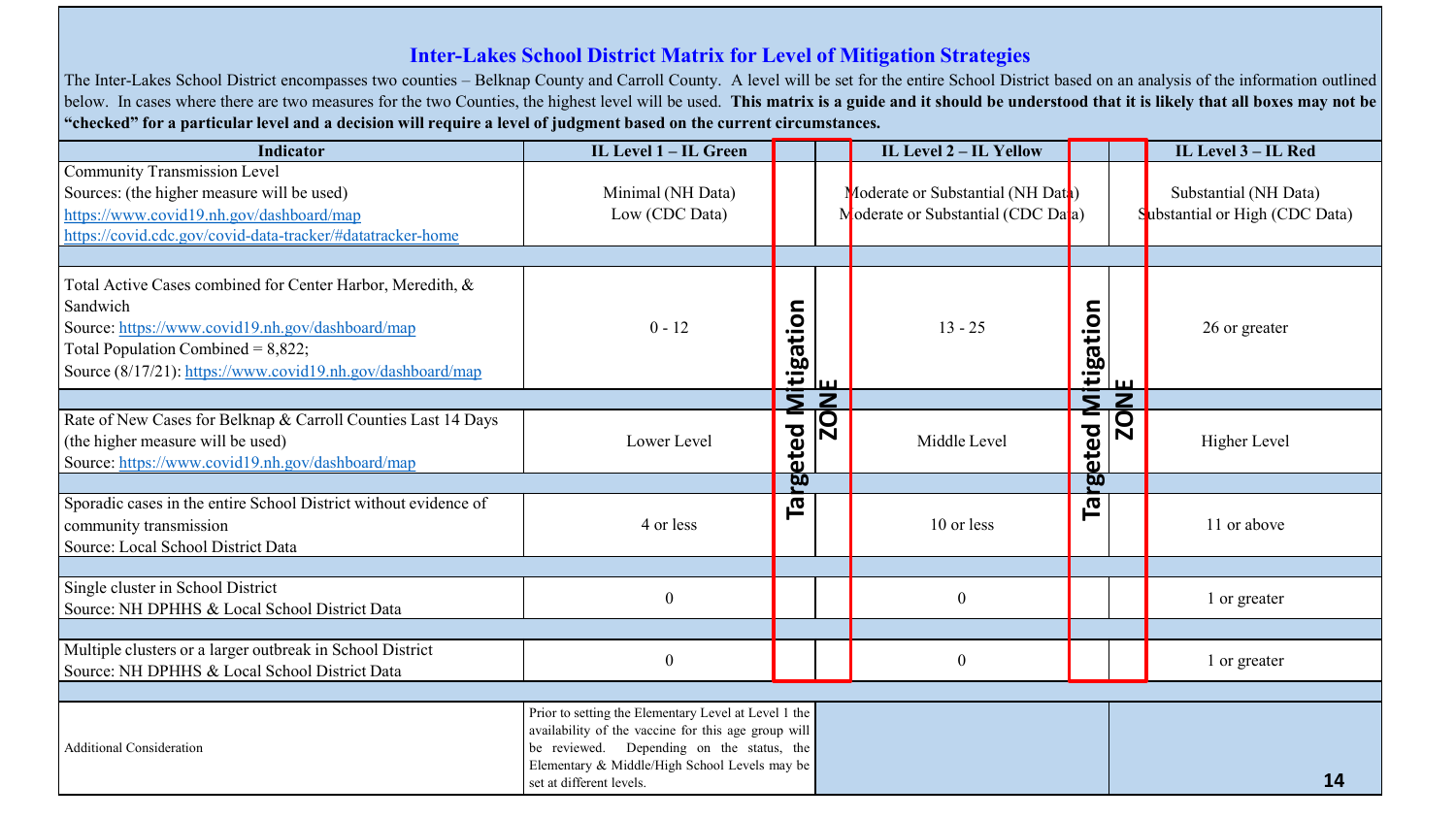| <b>Mitigation Responses</b> |                       |                    |                         |                        |                          |   |                     |  |  |  |  |
|-----------------------------|-----------------------|--------------------|-------------------------|------------------------|--------------------------|---|---------------------|--|--|--|--|
| <b>STRATEGY</b>             | IL Level 1 – IL Green |                    |                         | IL Level 2 - IL Yellow |                          |   | IL Level 3 – IL Red |  |  |  |  |
| <b>Mask Bus</b>             | <b>OPTIONAL</b>       |                    |                         | <b>YES</b>             |                          |   | <b>YES</b>          |  |  |  |  |
| <b>Mask Indoors</b>         | <b>OPTIONAL</b>       |                    |                         | <b>YES</b>             |                          |   | <b>YES</b>          |  |  |  |  |
| <b>Mask Outdoors</b>        | <b>OPTIONAL</b>       | <b>Mitigation</b>  | <b>JNC</b>              | <b>OPTIONAL</b>        | Mitigation<br><b>JNE</b> |   | <b>OPTIONAL</b>     |  |  |  |  |
| <b>Physical Distance</b>    | NO                    | <b>Igeted</b>      | $\overline{\mathsf{N}}$ | INDOORS ONLY*          | <b>rgeted</b>            | Ñ | INDOORS ONLY*       |  |  |  |  |
| <b>Cleaning</b>             | <b>YES</b>            | $\bar{\mathbf{e}}$ |                         | <b>YES</b>             | $\bar{\mathbf{e}}$       |   | <b>YES</b>          |  |  |  |  |
| Handwashing                 | YES**                 |                    |                         | YES**                  |                          |   | YES**               |  |  |  |  |
|                             |                       |                    |                         |                        |                          |   |                     |  |  |  |  |

\*Group work is part of our instructional practices; when working in groups physical distancing is not always possible or instructionally appropriate. \*\*Principals will make sure schedules are built that provide time for handwashing throughout the day; including time before/after snack and lunch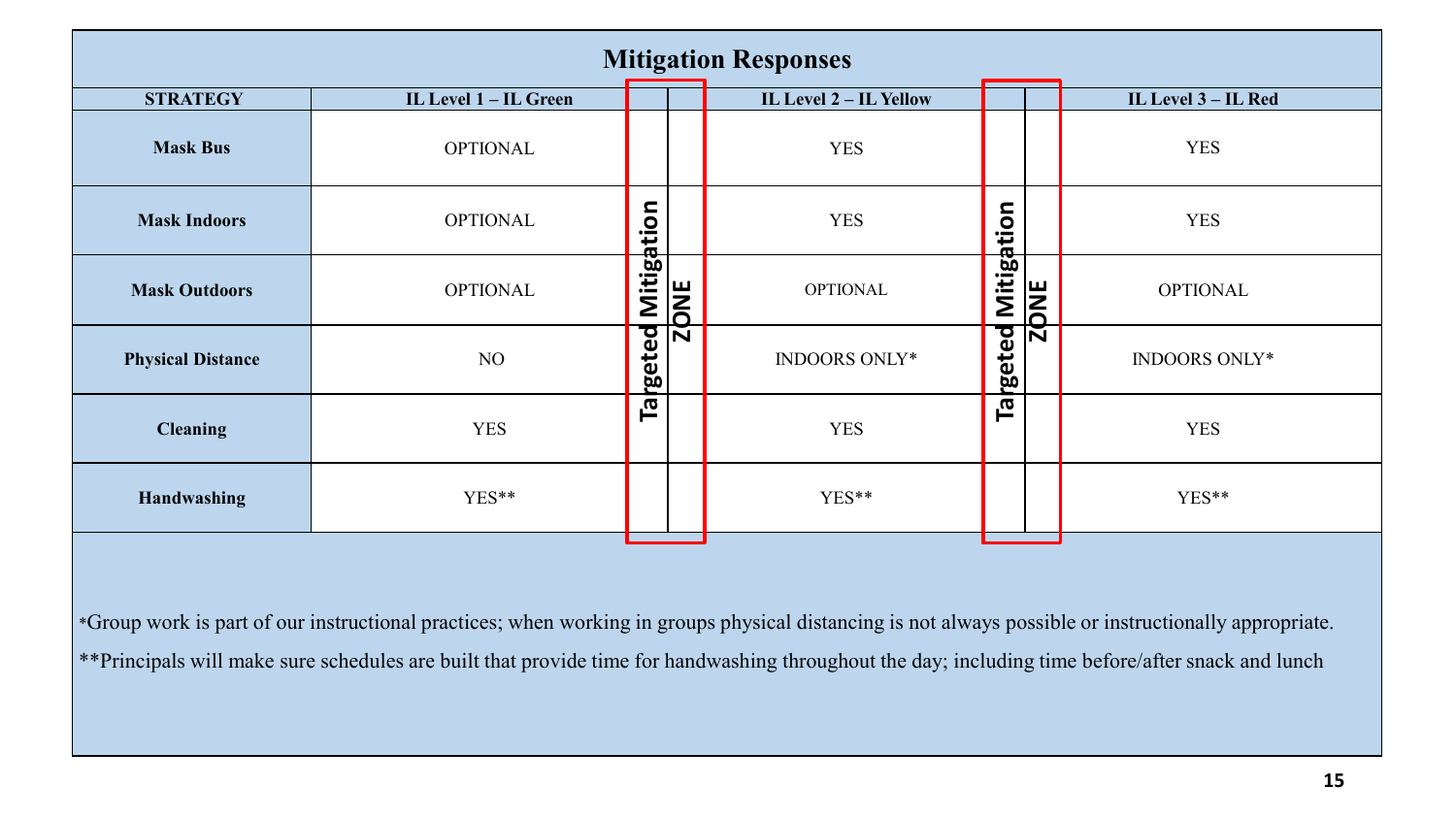|                                                           |                                                                       |                     |             |                        | <b>Mitigation Responses</b> |                   |                            |             |                 |                              |                |                |                        |
|-----------------------------------------------------------|-----------------------------------------------------------------------|---------------------|-------------|------------------------|-----------------------------|-------------------|----------------------------|-------------|-----------------|------------------------------|----------------|----------------|------------------------|
| <b>STRATEGY</b>                                           | IL Level 1 - IL Green                                                 |                     |             | IL Level 2 - IL Yellow |                             |                   |                            |             |                 | IL Level 3 - IL Red          |                |                |                        |
| <b>Respiratory Hygiene</b>                                | <b>YES</b>                                                            |                     |             |                        | <b>YES</b>                  |                   |                            |             |                 |                              | <b>YES</b>     |                |                        |
| <b>Daily Health Assessment</b><br><b>Prior to Arrival</b> | <b>SELF MONITOR</b>                                                   |                     |             |                        | <b>SELF MONITOR</b>         |                   |                            |             |                 | <b>SELF MONITOR</b>          |                |                |                        |
| <b>Desk Shields</b>                                       | <b>OPTIONAL</b>                                                       | Targeted Mitigation | <b>ZONE</b> | <b>OPTIONAL</b>        |                             |                   | <b>Targeted Mitigation</b> | <b>ZONE</b> | <b>OPTIONAL</b> |                              |                |                |                        |
|                                                           |                                                                       |                     |             |                        | <b>ILES</b>                 | <b>SCS</b>        | <b>ILMHS</b>               |             |                 |                              | <b>ILES</b>    | <b>SCS</b>     | <b>ILMHS</b>           |
|                                                           |                                                                       |                     |             | Recess                 | Grade<br>Level              | $K-6$             | Grade<br>Level $(7/8)$     |             |                 | Recess                       | Class<br>Level | Class<br>Level | Cohorts<br>Established |
| <b>Cohorts</b>                                            | NO                                                                    |                     |             | Lunch                  | Grade<br>Level              | $K - 6$           | No                         |             |                 | Lunch                        | Class<br>Level | Class<br>Level | Class<br>Level         |
|                                                           |                                                                       |                     |             | Academics              | Grade<br>Level              | $K-3;$<br>$4 - 6$ | No                         |             |                 | <b>Acad</b> <sub>emics</sub> | Class<br>Level | Class<br>Level | Cohorts<br>Established |
| <b>Illness</b>                                            | If ill, stay home. Parents/Guardians should contact the School Nurse. |                     |             |                        |                             |                   |                            |             |                 |                              |                |                |                        |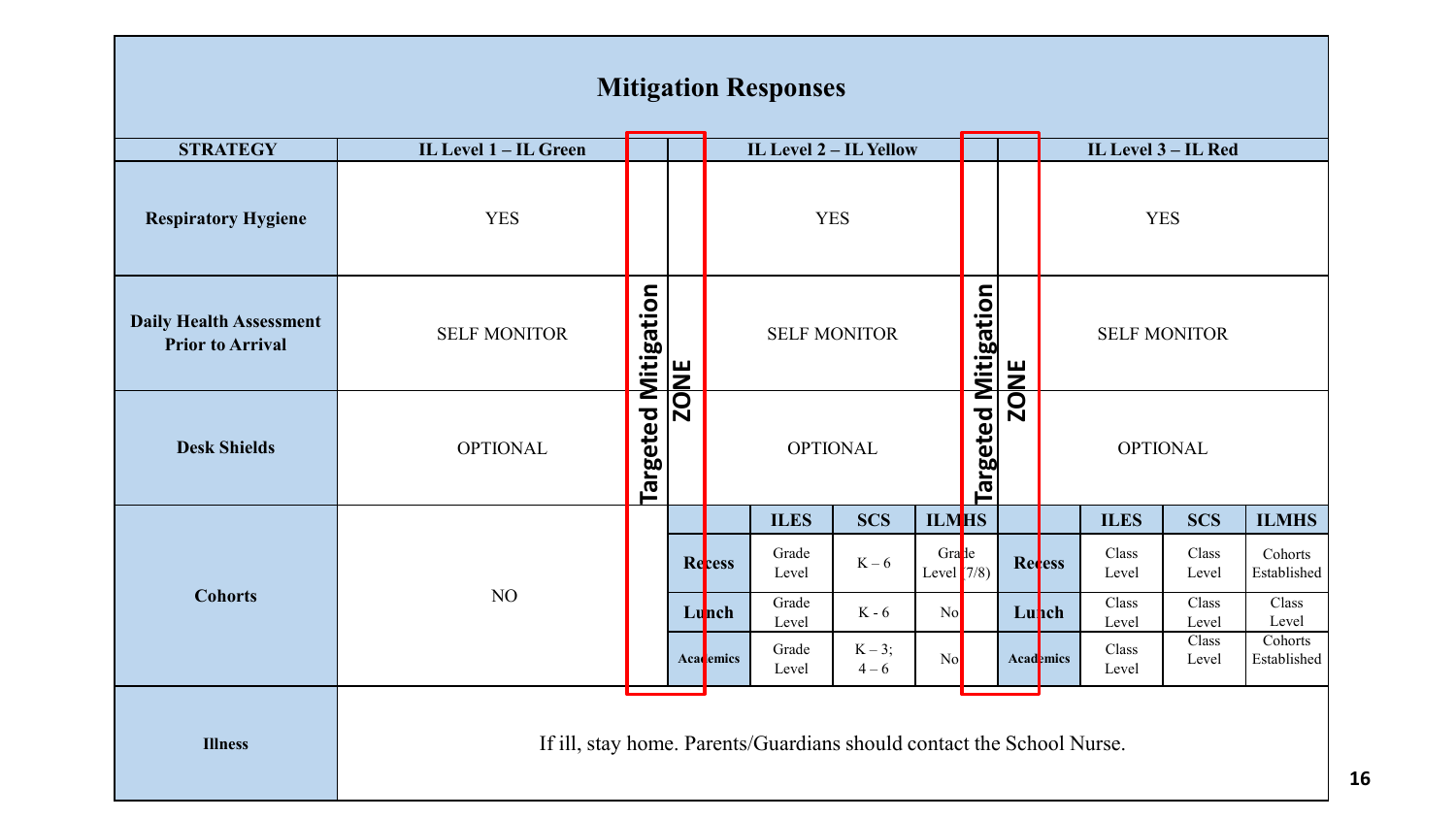| <b>Mitigation Responses</b><br>Levels are Based on CDC Indicators & Thresholds for Community Transmission of COVID-19   |                                                                                                      |                    |             |                                                                                                                                                                                                                                                                                                                                     |                                   |             |                                                                                                                                                                                                                                                                                                                                                                                                       |  |  |  |  |
|-------------------------------------------------------------------------------------------------------------------------|------------------------------------------------------------------------------------------------------|--------------------|-------------|-------------------------------------------------------------------------------------------------------------------------------------------------------------------------------------------------------------------------------------------------------------------------------------------------------------------------------------|-----------------------------------|-------------|-------------------------------------------------------------------------------------------------------------------------------------------------------------------------------------------------------------------------------------------------------------------------------------------------------------------------------------------------------------------------------------------------------|--|--|--|--|
| <b>STRATEGY</b>                                                                                                         | IL Level 1 - IL Green                                                                                |                    |             | IL Level 2 - IL Yellow                                                                                                                                                                                                                                                                                                              |                                   |             | IL Level 3 - IL Red                                                                                                                                                                                                                                                                                                                                                                                   |  |  |  |  |
| <b>Athletics/</b><br><b>Co-Curricular Activities</b>                                                                    | Normal Participation Follow Protocols from<br>Appropriate Professional Associations such<br>as NHIAA | Mitigation<br>eted | <b>ZONE</b> | Normal Participation Minimally Follow<br>Protocols from Appropriate Professional<br>Associations such as NHIAA; School<br>District Protocols may Exceed<br>Professional Associations;<br>Indoor Athletics - Masks Used for<br>Practice/Competition; Unless otherwise<br>determined by School Board;<br>Outdoor Athletics - OPTIONAL | Mitigation<br>ठ<br><b>argeteo</b> | <b>ZONE</b> | COVID Team Evaluates Level of Risk and<br>Makes a Recommendation to the School<br>Board for the School Board's Consideration.<br>In the event a temporary decision needs to<br>be made prior to a School Board meeting,<br>the Superintendent working with the<br>Principal and Athletic Director (with respect<br>to Athletics) has the authority to make and<br>implement such temporary decisions. |  |  |  |  |
| <b>Field Trips</b>                                                                                                      | Principal/Superintendent Evaluate Level of<br>Risk for Proposed Trip and Determine Approval          | Targ               |             | Local Only with Principal/Superintenden<br>Evaluating Level of Risk for Proposed Trip and<br>Determining Approval                                                                                                                                                                                                                   |                                   |             | Local Only with Principal/Superintendent<br>Evaluating Level of Risk for Proposed Trip and<br>Determining Approval                                                                                                                                                                                                                                                                                    |  |  |  |  |
| Cafeteria*/Library                                                                                                      | <b>OPEN</b>                                                                                          |                    |             | OPEN WITH PHYSICAL DISTANCING<br><b>MEASURES</b>                                                                                                                                                                                                                                                                                    |                                   |             | <b>LIMITED USE</b>                                                                                                                                                                                                                                                                                                                                                                                    |  |  |  |  |
| *Principals will evaluate if offering some small group options for lunch is possible in addition to the full cafeteria. |                                                                                                      |                    |             |                                                                                                                                                                                                                                                                                                                                     |                                   |             |                                                                                                                                                                                                                                                                                                                                                                                                       |  |  |  |  |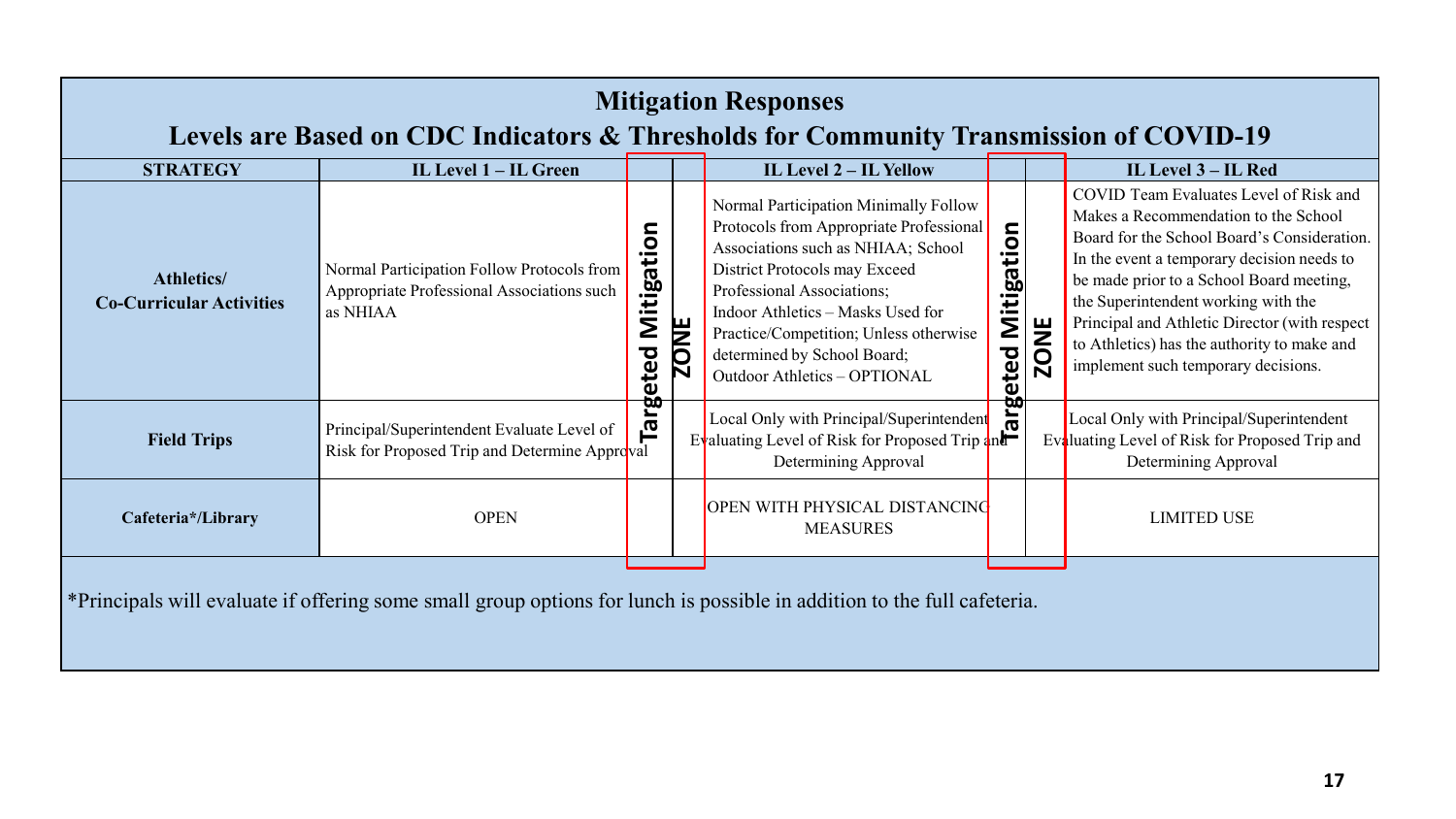| <b>Mitigation Responses</b>                            |                       |                     |             |                                                                                                          |                            |             |                                                                                                          |  |  |  |
|--------------------------------------------------------|-----------------------|---------------------|-------------|----------------------------------------------------------------------------------------------------------|----------------------------|-------------|----------------------------------------------------------------------------------------------------------|--|--|--|
| <b>STRATEGY</b>                                        | IL Level 1 - IL Green |                     |             | IL Level 2 - IL Yellow                                                                                   |                            |             | IL Level 3 – IL Red                                                                                      |  |  |  |
| <b>Arrival/Dismissal</b>                               | <b>NORMAL</b>         |                     |             | <b>IMPLEMENT PHYSICAL DISTANCING</b><br><b>MEASURES</b>                                                  |                            |             | IMPLEMENT PHYSICAL DISTANCING<br><b>MEASURES</b>                                                         |  |  |  |
| <b>Visitors</b>                                        | <b>OPEN</b>           | Targeted Mitigation | <b>ZONE</b> | LIMITED ACCESS (Principal Approval)<br>HEALTH ASSESSMENT<br>PRIOR TO ENTRY<br><b>VISITORS WEAR MASKS</b> | <b>Targeted Mitigation</b> | <b>ZONE</b> | LIMITED ACCESS (Principal Approval)<br>HEALTH ASSESSMENT<br>PRIOR TO ENTRY<br><b>VISITORS WEAR MASKS</b> |  |  |  |
| <b>Facility Use by Outside</b><br><b>Organizations</b> | <b>YES</b>            |                     |             | <b>YES</b><br>FOLLOW SCHOOL DISTRICT<br><b>COVID GUIDELINES</b>                                          |                            |             | NO                                                                                                       |  |  |  |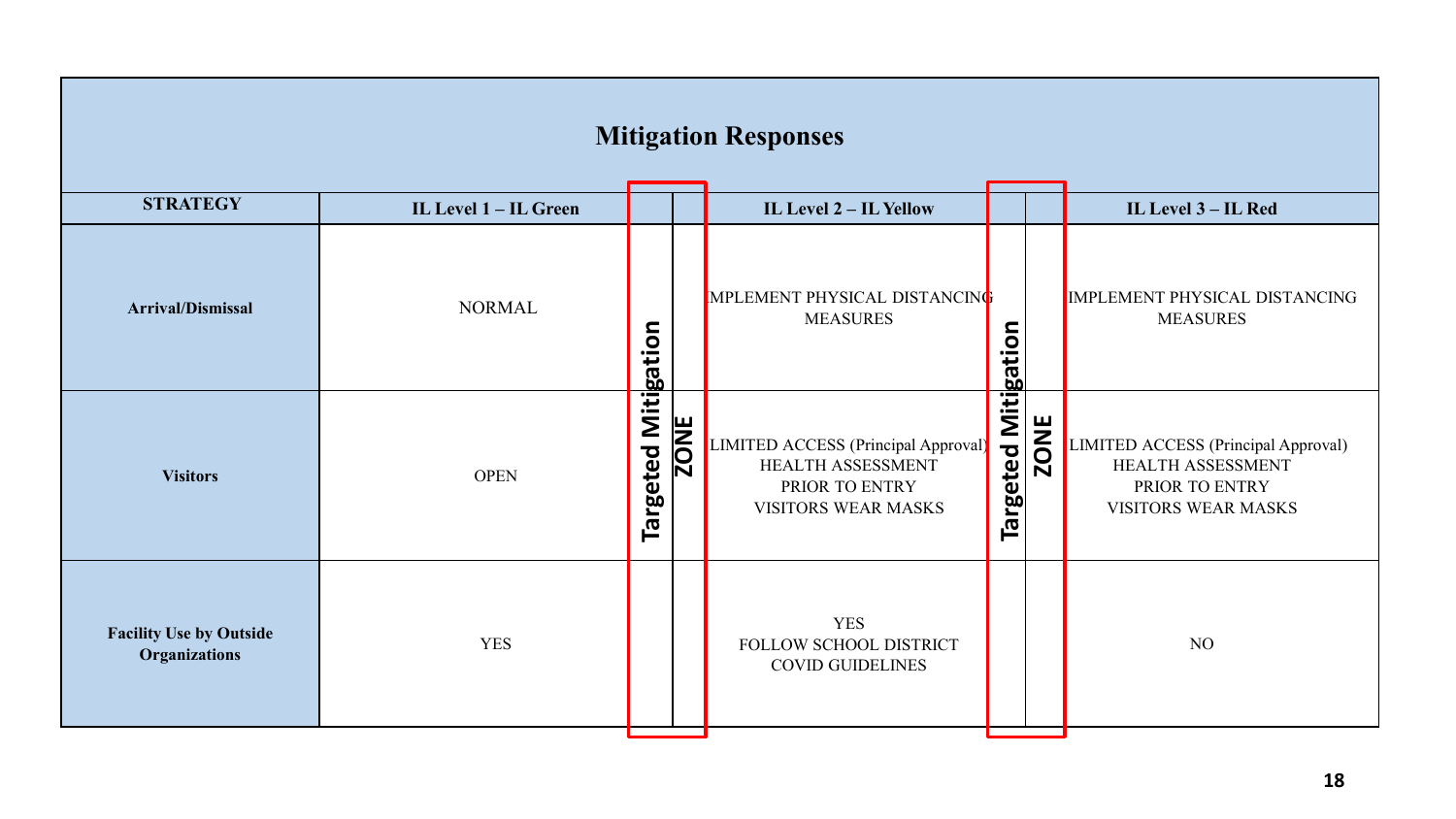# **Exceptions Mask Use**

- It should be noted that due to developmental and health needs, some members of our school community may not be able to utilize face coverings. A decision to exempt someone from use of a face covering will be made in the case of students through the special education or 504 process with appropriate documentation to support exemption. In the case of an employee, the employee will work with the Human Resource Director to provide appropriate documentation to support such an exemption.
- Individuals may choose to wear a mask at any point masks are not required.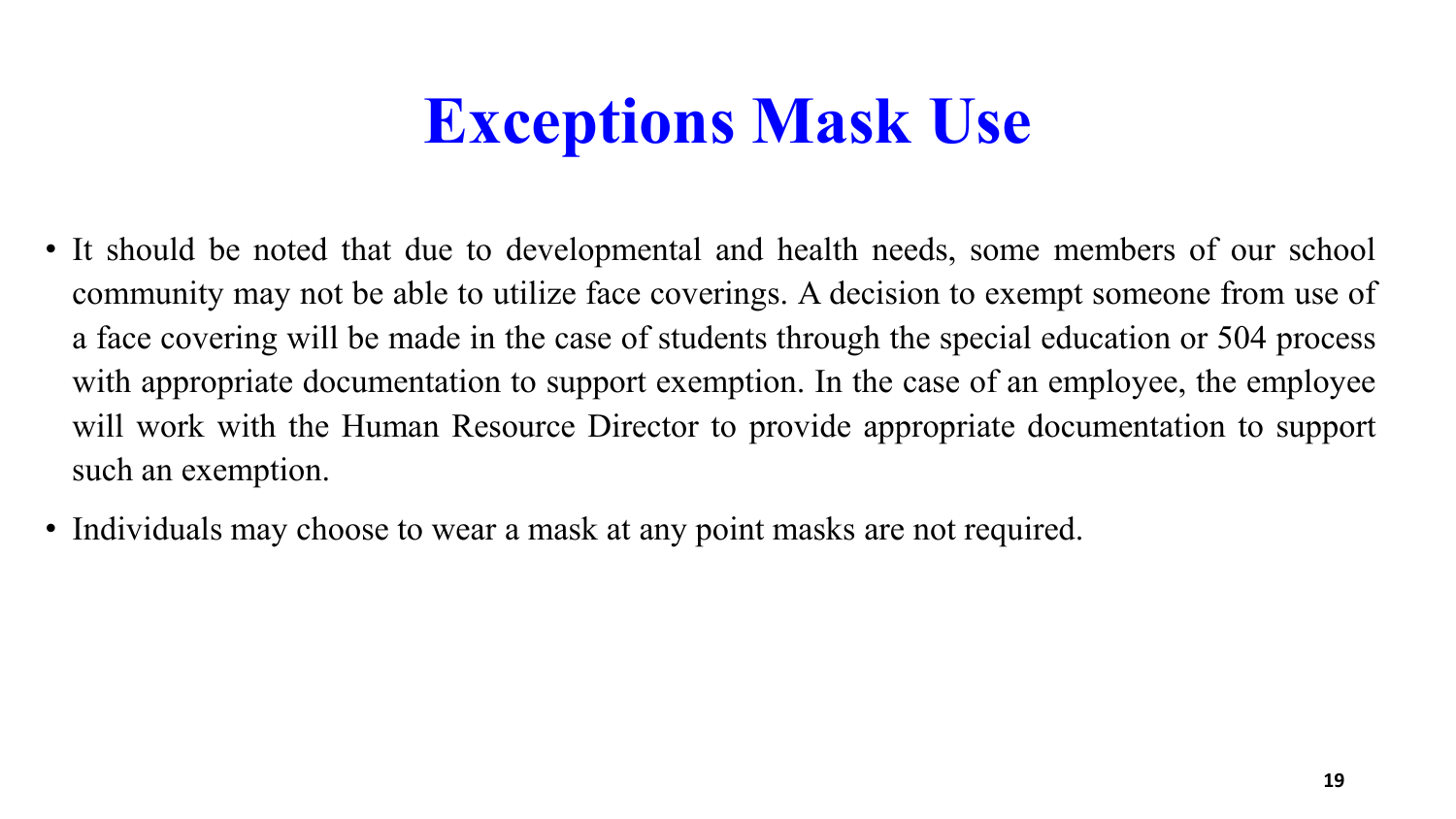# **Special Education & 504 Accommodations for Health & Safety Protocols**

- The School District will make appropriate accommodations to health and safety protocols for students with disabilities. As needed, such accommodations, will be developed through the established Special Education and 504 processes.
- Employees should meet with the SAU Human Resource Director if requesting accommodations to health and safety protocols.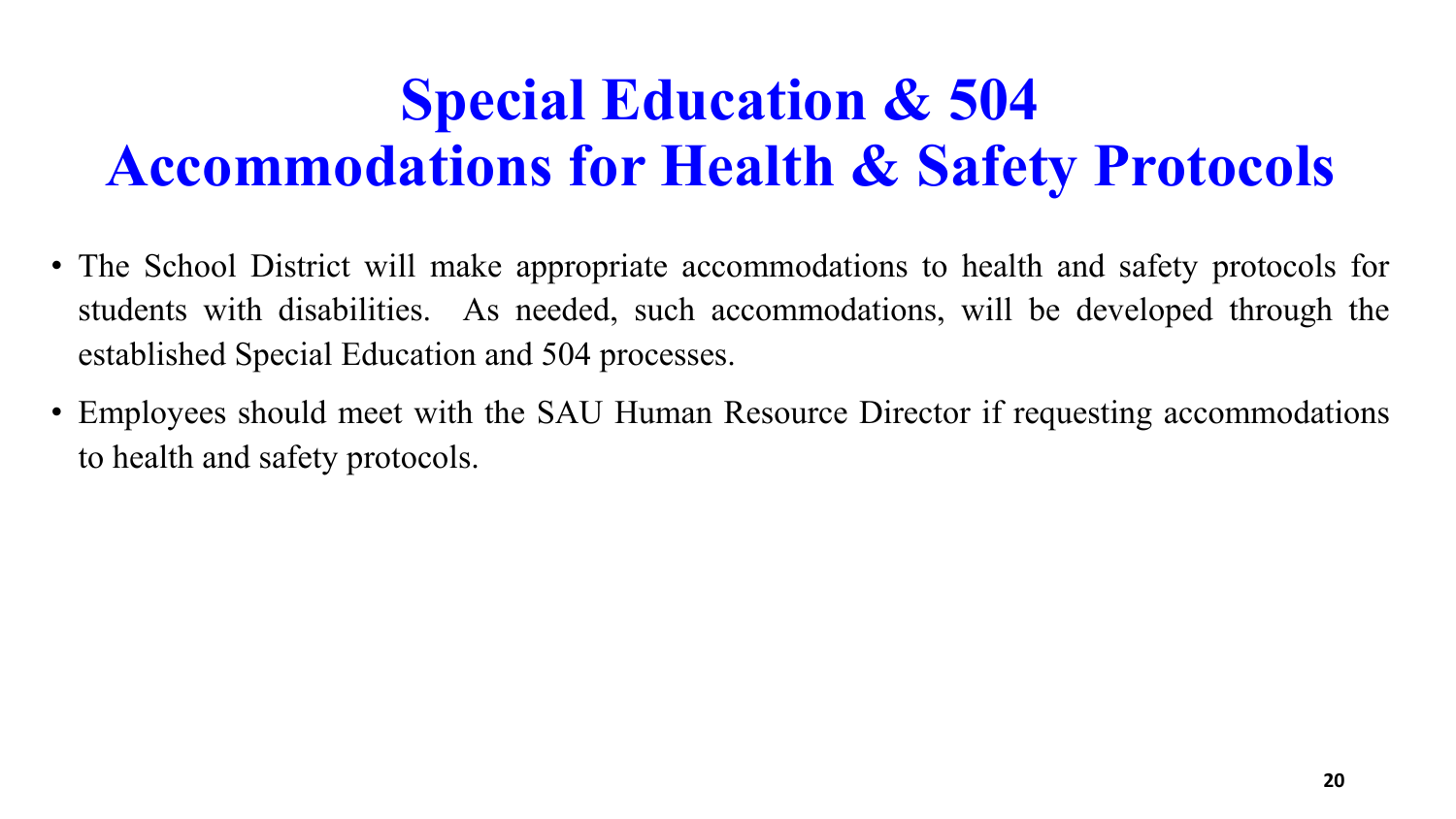# **CASES of COVID-19**

### **Cases of COVID-19**

- The School will remain in session unless a closure is recommended by the New Hampshire Department of Health and Human Services. It is recognized that there may be unique circumstances and in such a case the Superintendent has the authority to act as the Superintendent sees fit. Cases of COVID-19 will be reported to the NH Public Health.
- The NHDHHS requires individuals who are diagnosed with COVID-19 to isolate at home until they have met criteria for discontinuation of isolation.
- The School District will adhere to all guidance from the NHDHHS regarding individuals who may be required to quarantine.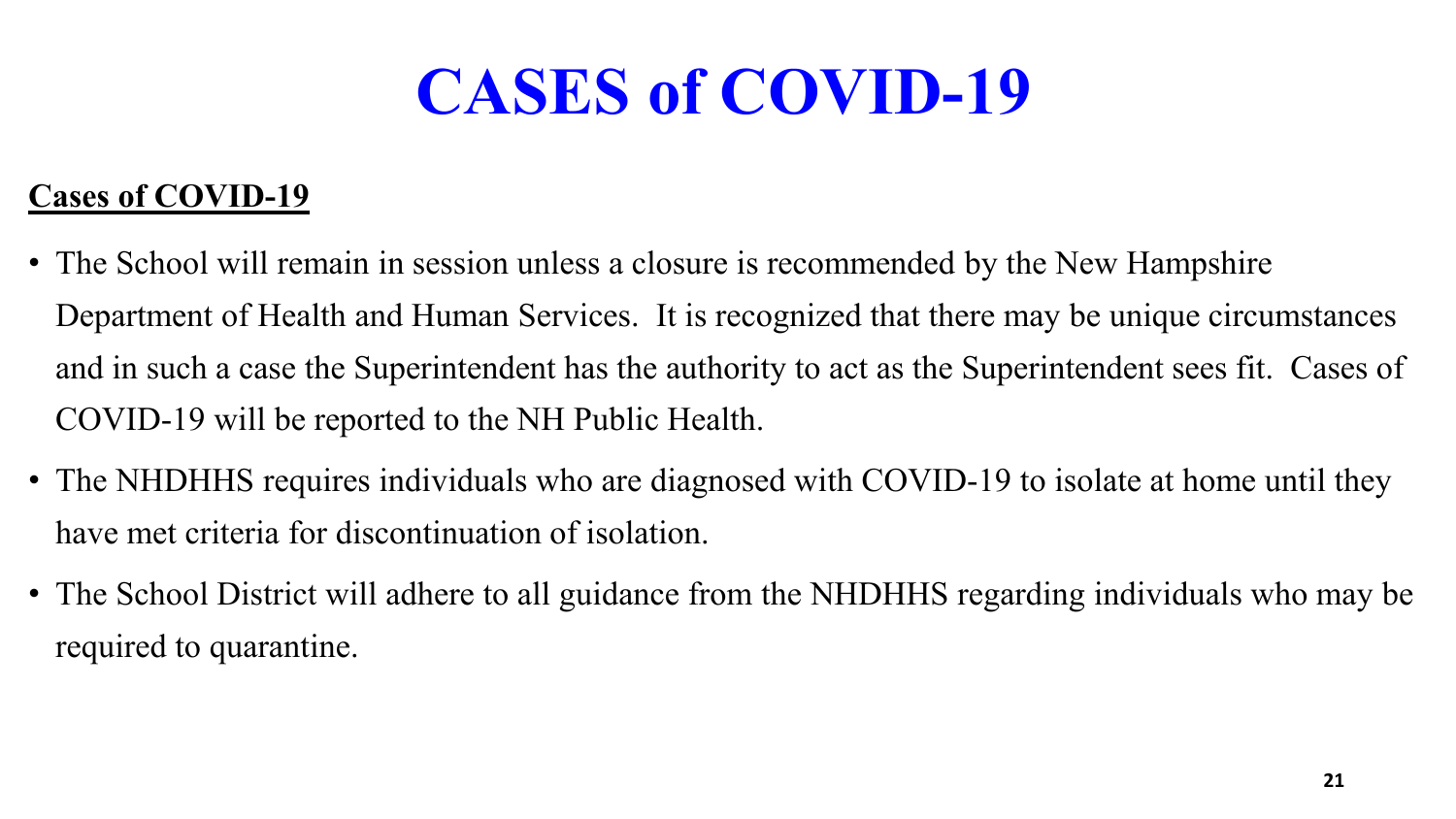# **ILLNESS & CASES of COVID-19**

### **Communication COVID-19 Cases**

- Parents/Guardians are to notify the School Nurse if their children are ill; individuals need to stay home if ill. If their children are diagnosed with COVID-19, Parents/Guardians are to notify the School Nurse. The School Nurse will review with families the process for returning to school based on illness and/or COVID-19.
- The School District's COVID-19 Dashboard will be maintained.
- Parents/Guardians may opt to signup for communication regarding cases of COVID-19 in the School District.
- The use of the School District Communication System for the whole School District will only be used if there is a need for a closure, adjusted schedule or other significant need.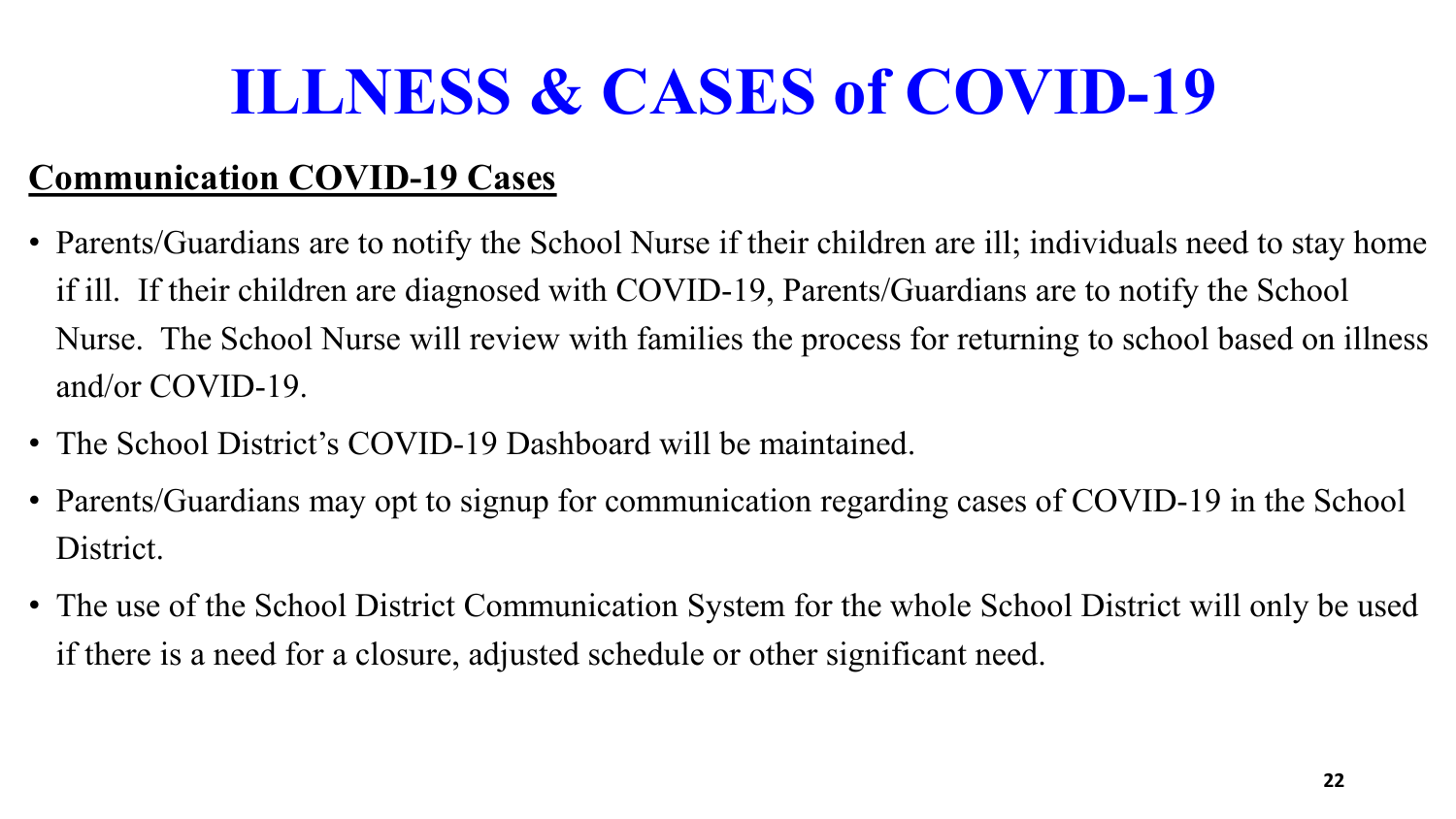The priority for cleaning is to keep occupants in a healthy environment with the risk of illness mitigated through cleaning and disinfecting efforts. Therefore, cleaning and disinfecting certain elements during the day will be increased with the full return of learners and staff. Vital Oxide has been selected as the chosen disinfectant for the School District. At full strength, Vital Oxide is a hospital/institutional grade disinfectant that has a triple zero health hazard rating. A zero is interpreted in this scale as "minimal." Vital Oxide is also effective at a 1:9 dilution rate, which makes Vital Oxide a great sanitizer that is rated safe for all ages within our school buildings. Information on Vital Oxide can be found in Appendix C of the 2020 – 2021 Opening Plan. Each space will be cleaned daily by the custodial staff following guidelines from the Center for Disease Control and Prevention. High use elements like door handles, switches, and bathrooms will have additional cleanings throughout the day. The custodial staff will do deep cleaning and disinfecting at night, which has been incorporated into our existing cleaning schedule. In order to add layers of mitigation throughout the course of the day, students and staff will need to assume responsibility for maintaining and sanitizing their general work spaces. It is recognized that developmentally students will range in their levels of independence with this responsibility; however, it is a critical skill and one that is necessary to be incorporated into our teaching at this time.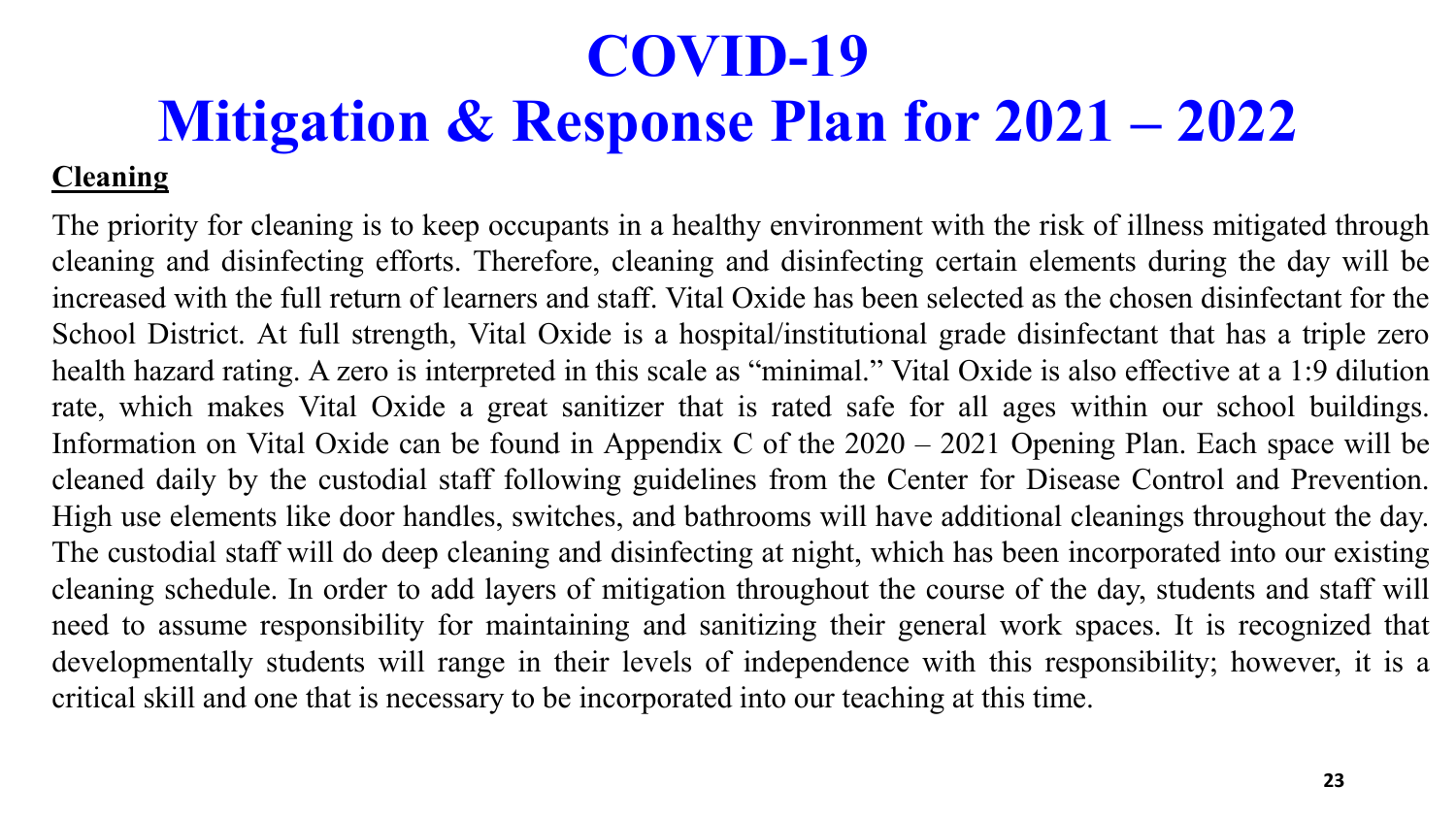### **Classroom Cleaning Materials and Personal Protective Equipment**

Each classroom will have a container supplied with paper masks, tissues, cleaning supplies, and gloves; custodial staff will ensure that this container remains stocked.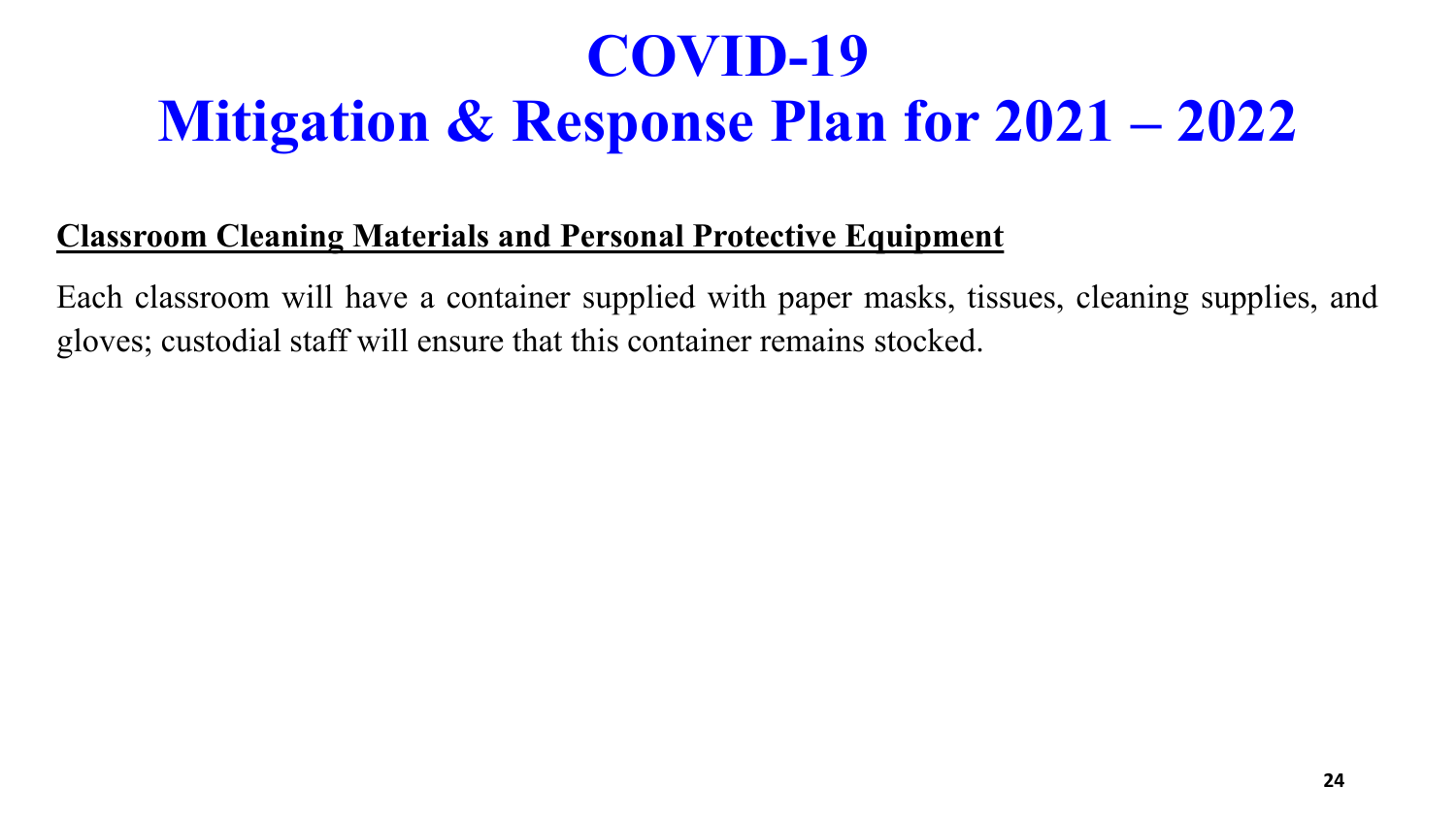### **Heating Ventilation Air Conditioning (HVAC)**

Even the most robust HVAC system cannot control all airflows and completely prevent dissemination of an infectious aerosol or disease transmission by droplets or aerosols. An HVAC system's impact will depend on source location, strength of the source, distribution of the released aerosol, droplet size, air distribution, temperature, relative humidity, and filtration. Furthermore, there are multiple modes and circumstances under which disease transmission occurs. Thus, strategies for prevention and risk mitigation require collaboration of building mechanicals and human behavior. All of our school facilities have filtered mechanical ventilation. The Inter-Lakes School District filters with the highest MERV rated filters that the existing individual units can be paired with. The ventilation schedule and HVAC systems will be set to provide 100% outdoor filtered air exchanges as often as mechanically possible. This will provide the most dilution of the air in any given space, increasing our mitigation efforts to the fullest capabilities of these systems. *Upgrades to our current HVAC systems are prioritized in the use or our ARP ESSER III Funds.*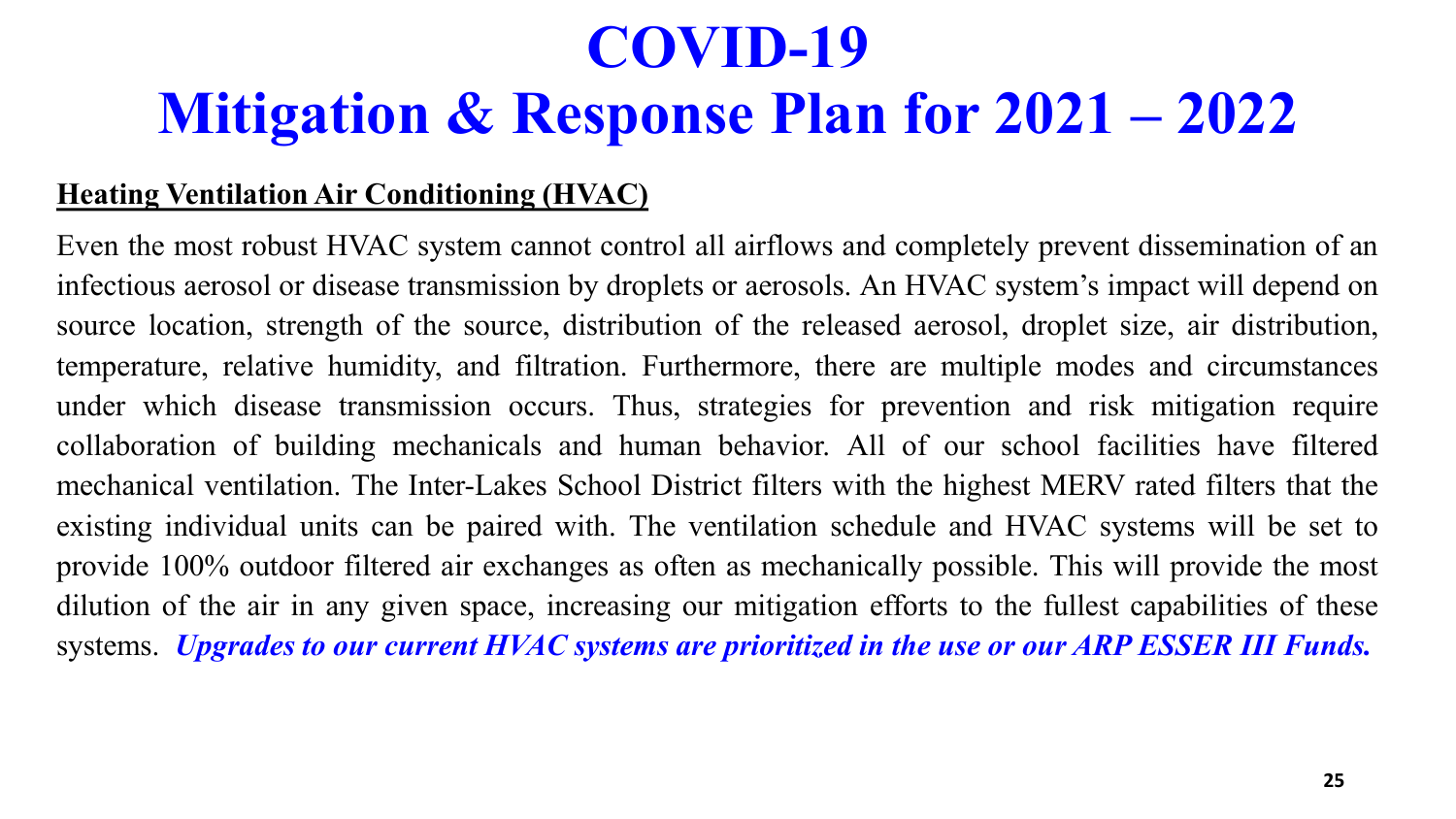### **Classroom Setups**

- Each learner will have their own desk and materials. If community transmission is IL Level 1 Green then desks may be arranged in groups within the classroom and materials may be shared. If community transmission increases to IL Level 2 – Yellow or IL Level 3 - Red the mitigation step of physical distancing will be implemented which includes spacing desks at a minimum of three (3) feet apart and limiting the sharing of materials. During the 2020 – 2021 school year, additional classroom furnishings were removed to provide space for physical distancing. These furnishing will need to remain out of classrooms for the 2021 – 2022 school year (or at least at this stage), so that the use of physical distancing can be easily incorporated, if needed. Note: Group work is part of our instructional practices; when working in groups physical distancing is not always possible or instructionally appropriate.
- Time Outdoors A benefit of the  $2020 2021$  school year was prioritization of time outdoors; this will continue in the 2021 – 2022 school year and hopefully, beyond as there are immense wellness benefits of time outside.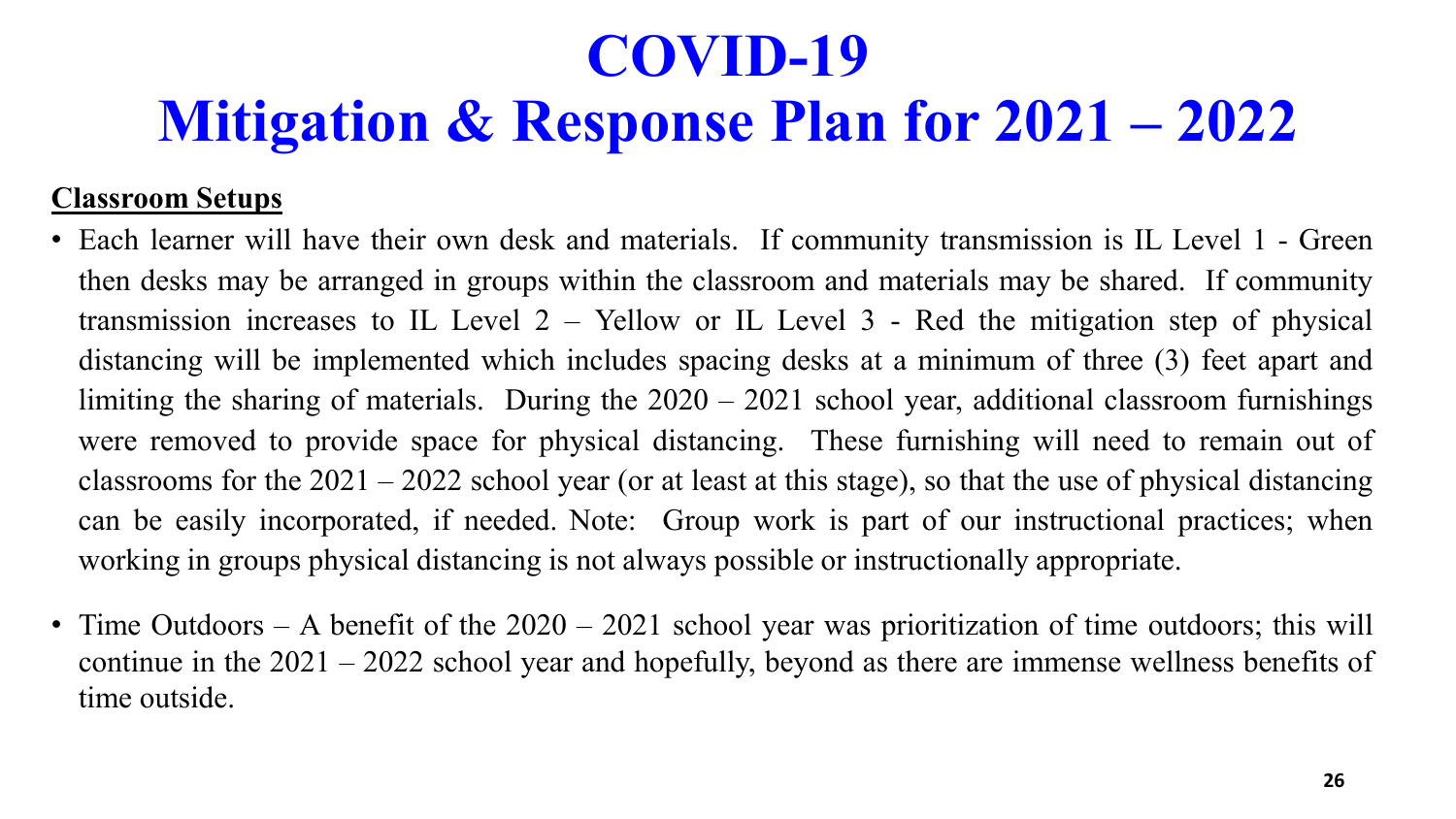# **Remote Learning Plan**

- The School District utilizes **Schoology** as our **Learning Management System**; if the School District needs to shift to remote learning this established platform provides the necessary framework.
- **Elementary Level** Classroom Teachers will send home at the start of the school year "remote" learning" folders; the folders will be used for remote learning periods that are for a single day. If more than one day of remote learning is needed, School Principals will send out information for Families to collect materials and computer devices; lessons thereafter, will be through the use of Schoology. Additionally, in the event of a need to shift to remote learning, Principals will send out the schedule for learning for the remote period.
- **Middle/High School Levels** Learners in grades 7 12 are expected to bring their devices to and from school daily. In the event of a need to shift to remote learning, learners will access learning through the use of Schoology. The Middle High Principal will send out the schedule for learning for the remote period.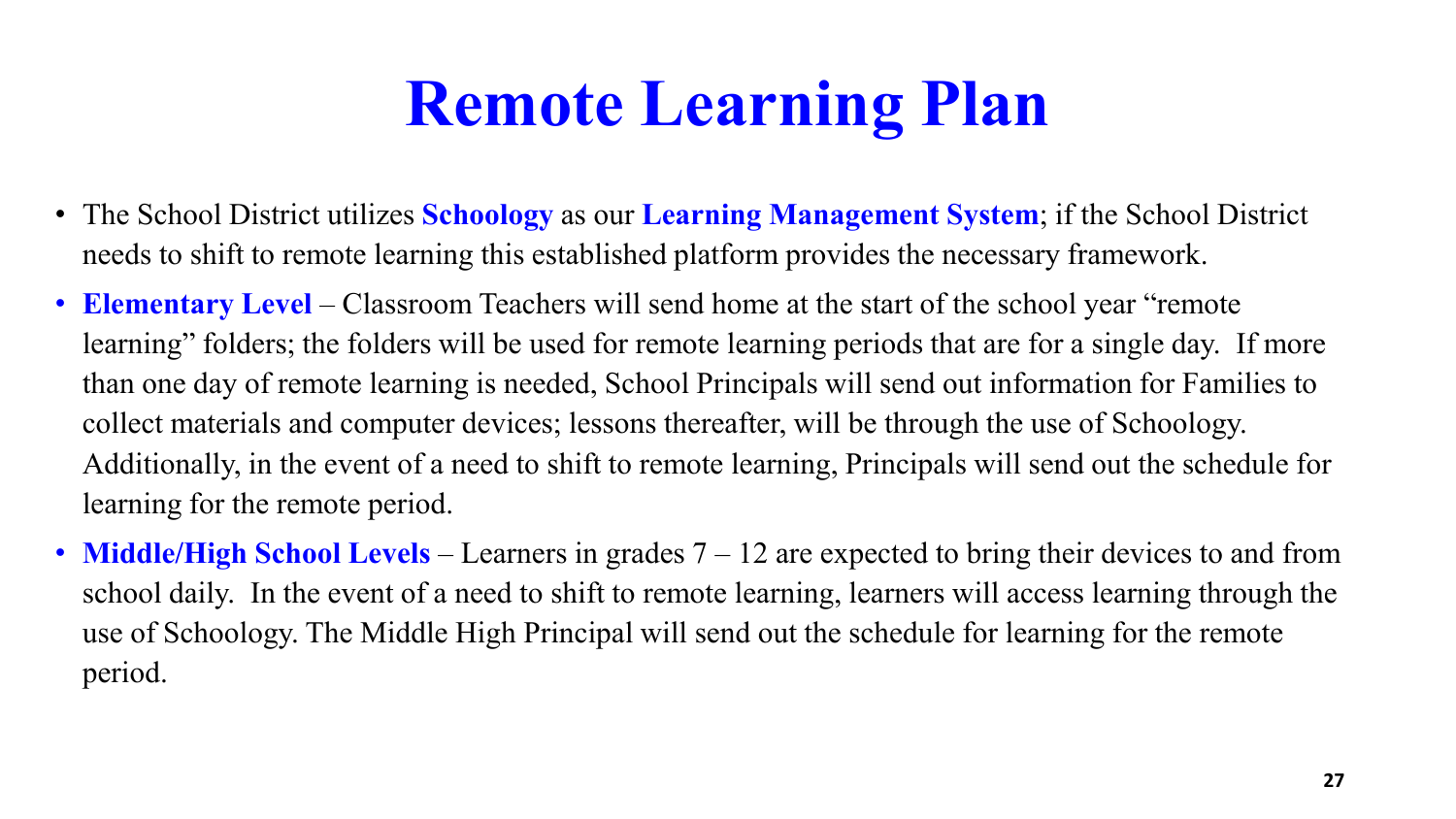## **Social Emotional Support for Students and Staff**

The COVID-19 Pandemic has impacted individuals differently and to different degrees. In an effort to support the wellness of our school communities in the areas of social emotional support the following will be in place for the  $2021 - 2022$  school year:

- Elementary Guidance Support has been increased by 0.333 FTE; this will provide additional support as our learners recover from the impacts of COVID-19.
- Class Size Reduction Teachers (4 Elementary Teachers; Additional 8<sup>th</sup> Grade Team) Reduced class sizes provide for more direct instruction and attention from the classroom teacher; addresses social emotional needs by having a lower student to teacher ratio; allows for more individualized and tailored learning opportunities; better supports the learner on all levels - Social Emotional Learning and Academic Learning. As we approach recovery from the pandemic smaller class sizes allow for the necessary healing and academic gains to be made. Additionally, smaller class sizes provide for physical distancing in the classroom which assists with mitigating the risks associated with contracting and transmitting COVID-19. Evidence-based research on reducing class sizes as an effective intervention can be found at <https://classsizematters.org/research-and-links/>
- Continuation of Choose Love Social and Emotional Learning
- Continuation of promoting time out doors and physical movement breaks
- Continuation of Additional School Psychologist
	- The  $2020 2021$  school year, was the first year of implementation of an increase of 1.0 FTE School Psychologist for the Inter-Lakes School District. This additional support is in place for the  $2021 - 2022$  school year and provides additional social, emotional, and mental health access within our school communities.
- Continuation of the Staff Support Caring for Our Community
	- A Staff Committee provides ongoing onsite wellness activities for staff.
- Continuation of Promotion of Employee Assistance Program to All Staff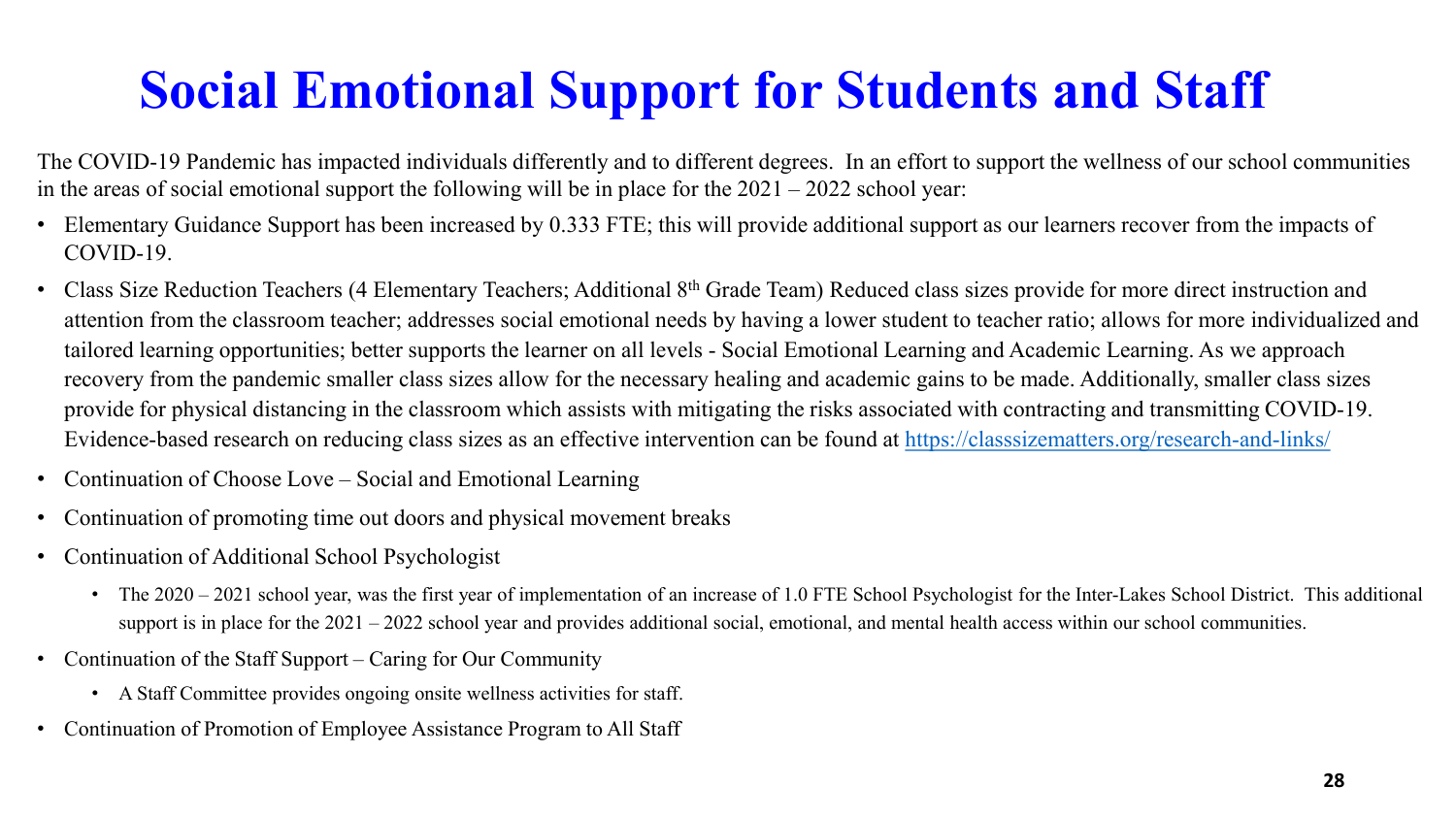# **Access to Food**

- **ALL learners** in person and virtual will have access to free breakfast and lunch during the 2021 – 2022 school year.
- **Learners who are virtual** will have food available for pick up twice a week. Specific details on how virtual learners will sign up for food will be shared prior to the start of the school year.
- **Remote Learning** in the event a school or the School District needs to shift to remote learning if:
	- Up to 2 days food will not be distributed; Families in need may contact the School for assistance.
	- 3 or more days Families signed up, will have food delivered; School Transportation will assist with the delivery of the food. A process for signup will be presented at the time of need.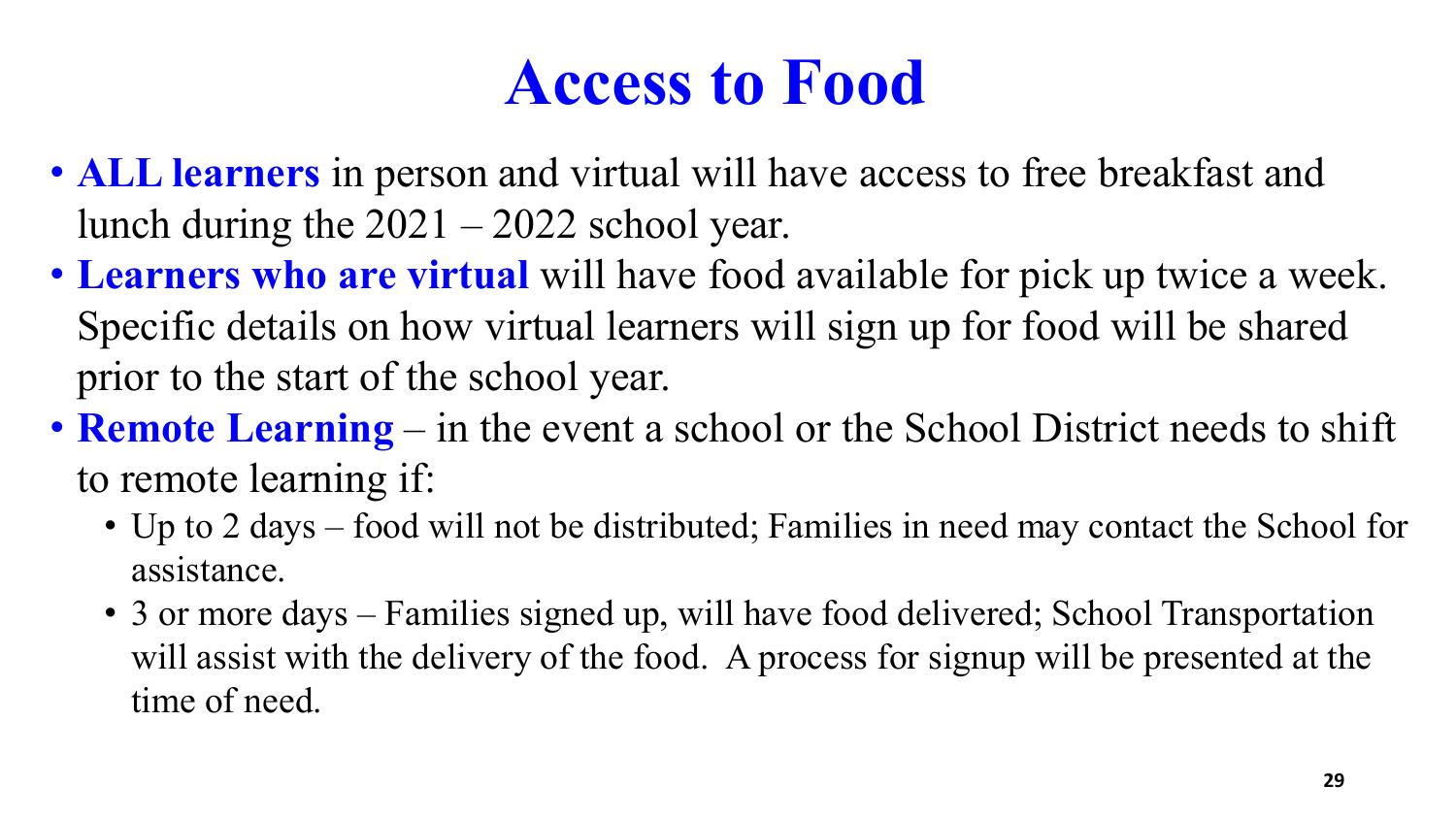The LEA, **Inter-Lakes School District,** will meet the federal regulatory requirement to review and, as appropriate, revise its Safe Return to In-Person Instruction and Continuity of Services Plan at least every six months through September 30, 2023 (the award period including the Tydings period). (Note an LEA that developed a plan before ARPA was enacted on 03/11/2021 that complied with the federal statutory requirements for public posting and comments but does not meet all of the requirements above must revise its plan no later than six months after the LEA receives LEA ESSER funds.)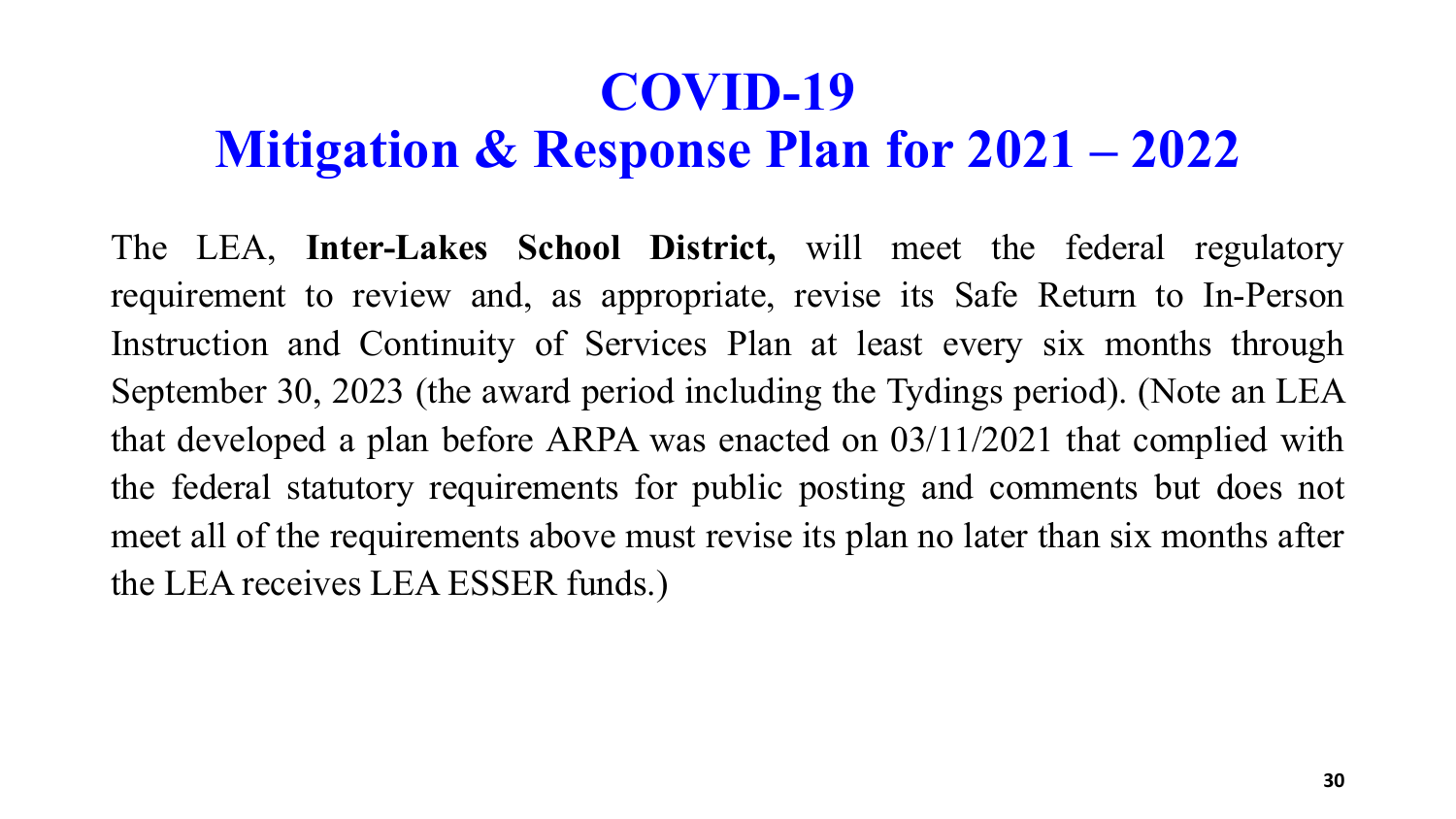# **Opportunities to Provide Feedback/Input**

- Draft Plan posted on website and letter sent to Inter-Lakes Families June 4, 2021
- Online Survey Open for Feedback June 4, 2021 June 15, 2021
- Feedback Sessions June 7, 2021 (1 Session); June 9, 2021 (2 Sessions)
- Online Survey Updated Draft Posted on website and letter sent to Inter-Lakes Families June 14, 2021
- School Board Meetings June 1, 2021 and June 15, 2021
- School Board Meeting August 10, 2021; Online Feedback Option 4 emails received; Public Comment at School Board Meeting see minutes.
- School Board Meeting August 24, 2021; Online Feedback Option 30 emails received; Public Comment at School Board Meeting see minutes.
- School Board Meetings September 14, 2021; September 28, 2021; and February 8, 2022 Live Stream / In-Person email option public comment and in-person public comment (see minutes)